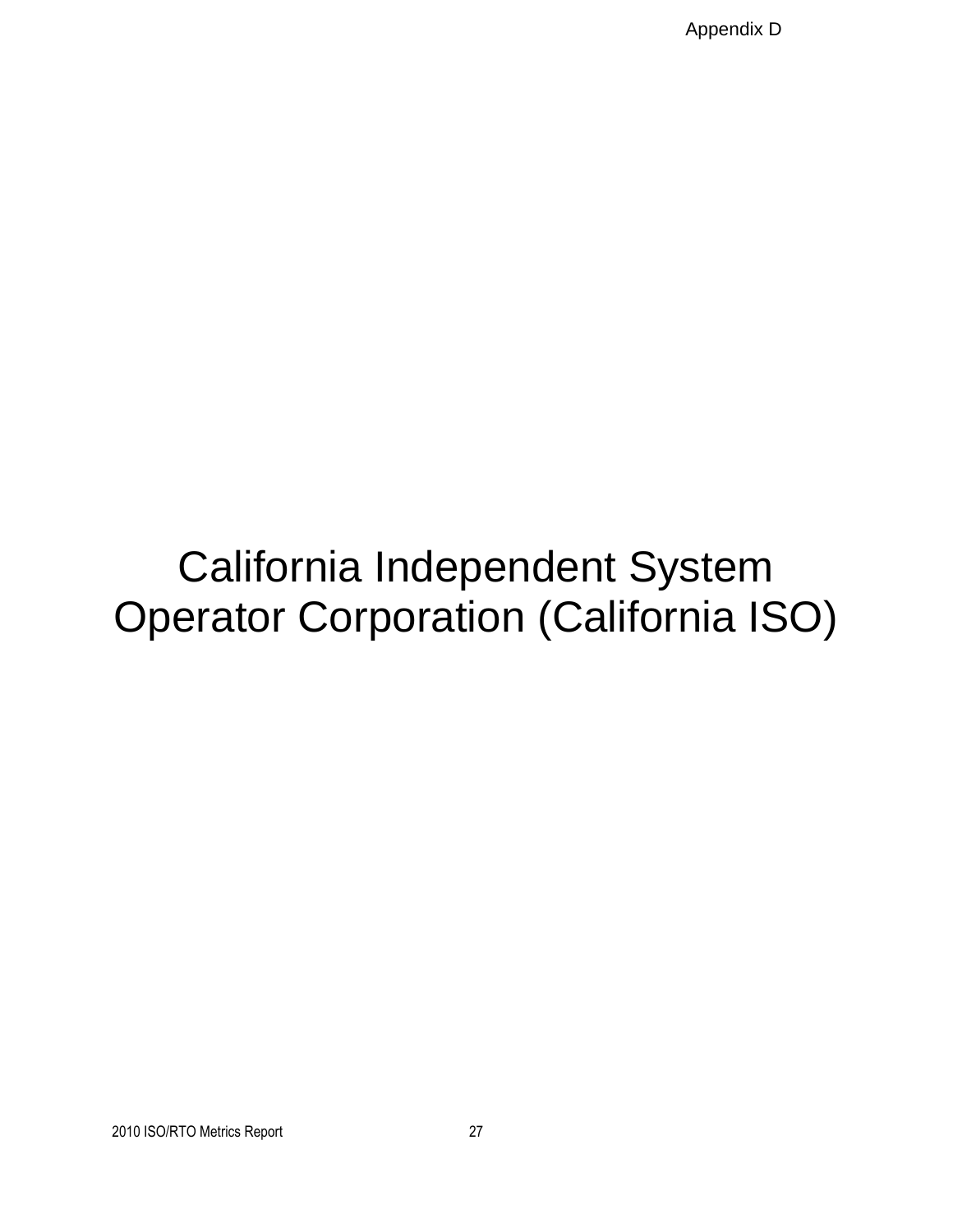## **Section 2 – California ISO Performance Metrics**

The California ISO was created in September 1996 as a nonprofit public benefit corporation with the passage of California Assembly Bill 1890 that restructured the state's power market following the passage of the federal Energy Policy Act of 1992, which introduced competition into the wholesale market. It incorporated in May 1997 and in March 1998 began serving 80 percent of the state, or 30 million people, with the purpose of managing the state's transmission grid, facilitating the spot market for power and performing transmission planning functions.

The California Power Exchange operated the state's competitive wholesale power market and customer choice program until the 2000-2001 energy crisis forced it into bankruptcy in January 2001. The exchange ultimately ceased operation leaving the state without a day-ahead energy market until spring 2009 when the ISO opened a nodal market.

During and immediately after the energy crisis, the ISO began addressing underlying infrastructure challenges specifically transmission and generation deficiencies — and started a comprehensive market redesign and technology upgrade program with FERC approval. State regulators implemented a resource adequacy obligation in 2004 that prevents under-scheduling so that utilities now must procure in advance 100 percent of their total forecast load as well as a 15 percent margin for a total of 115 percent. Developers have built more than 18,000 megawatts of mainly gas-fired generation in California since the energy crisis. About \$9.5 billion in transmission expansion has been studied and approved by the ISO including the critical Path 15 link between southern and northern California. At start-up, the ISO operated a zonal market and the California Power Exchange operated a day-ahead market. However, on March 31, 2009 (for trading day April 1) the ISO launched a new market design that includes a dayahead market, locational marginal pricing and relies on a full network model of the grid that analyzes day-ahead energy schedules and "sees" potential choke points on the grid well before they occur. The new fully integrated forward market allows the ISO to purchase the right mix of energy, standby power and transmission capacity to meet grid needs in three time frames (day ahead, hour ahead and real time). The locational marginal pricing feature of the new market shows the true cost of delivering power, including for those areas with transmission constraints, making it easier for the ISO and load serving entities to choose running the right power plant to meet local needs. And this pricing approach provides more granular information about the areas that can benefit most from new infrastructure, as well as give developers better information on which to base their economic decisions.

Under the nodal market for the nine months it operated in 2009, wholesale energy costs declined by 28 percent, and ancillary services costs dropped by 54 percent, in part because of better optimization of the system, greater market liquidity, lower demand and lower natural gas prices. The frequency and impact of bid mitigation on prices was generally low and reflected disciplined behavior by market participants, according to the ISO Department of Market Monitoring. Ancillary services costs dropped from \$0.74/MWh of load in 2008 to \$0.39/MWh in 2009 because the new market allowed generators for the first time to bid all their output into the energy and ancillary services markets at the same time. This increases the supply of bids, enabling the market software to find the most cost-effective way to use each unit's capacity. The new market reflected the increased activity as annual billings went from \$2.4 billion in 2008 to \$6.4 billion in 2009. New day-ahead market optimization created additional opportunities for buying and selling, as did the introduction of new market products.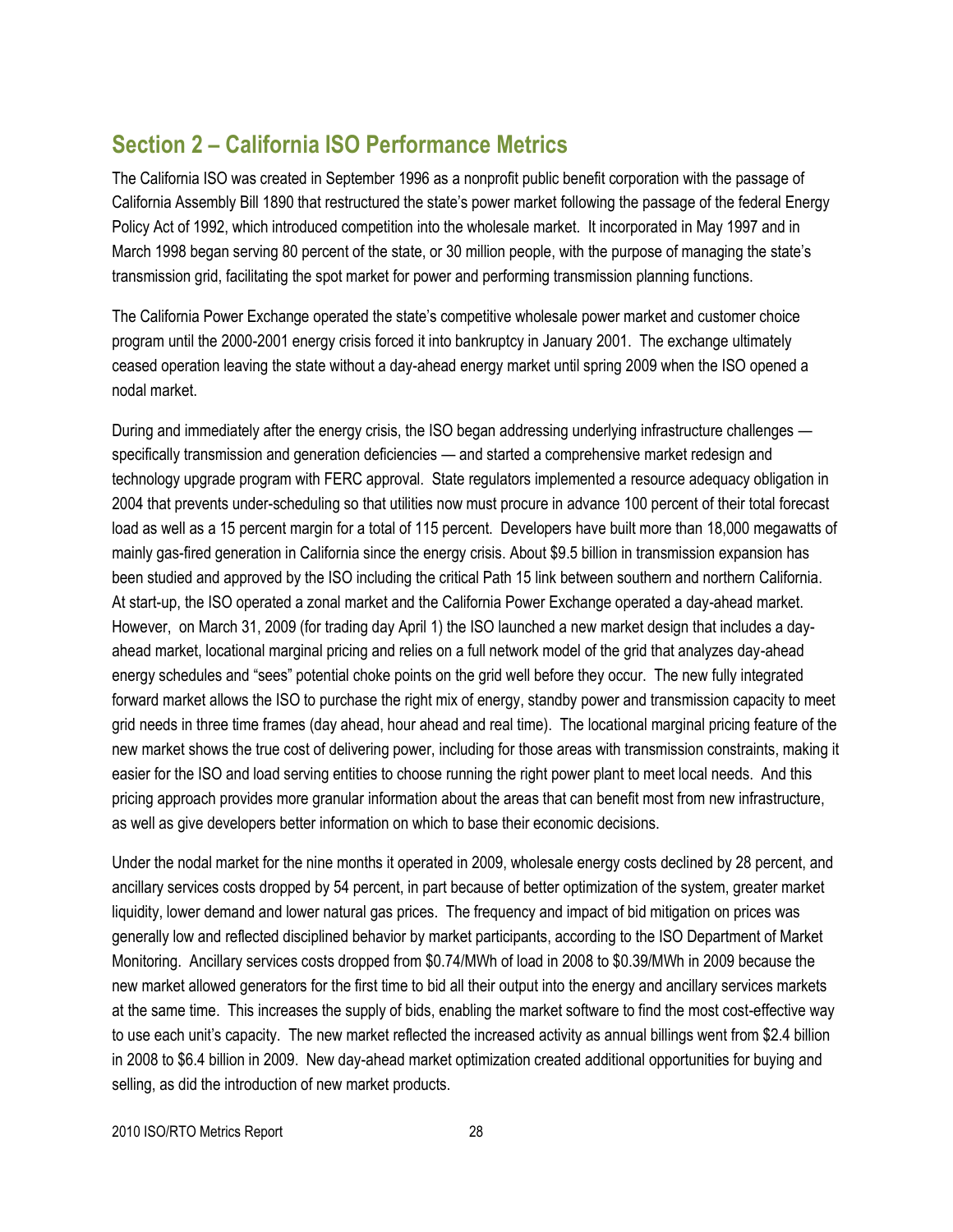Since the new market implementation, the California ISO has been taking strategic steps to identify where to add market functionality or refine what already exists. In 2009, the ISO delivered six market enhancements. In addition, the ISO has been focused on facilitating reliable integration of the resources necessary to meet California's renewables portfolio standard. A governor's executive order requires load-serving entities to increase their procurement portfolio to 33 percent by the year 2020. The combined impacts of these two areas touch nearly all of the core functions of the ISO, including operations, markets and infrastructure requirements. While the results of these efforts unfold over the next several years, early indications suggest the ISO is on target to lead the state and region in developing the rules and processes that aid in building clean power plants and the transmission to deliver renewable energy. To this end, the ISO has approved four major transmission projects (Tehachapi Renewable Transmission Project, Sunrise Powerlink, California segment of Devers-Palo Alto II, El Dorado-Ivanpah Substation) with a capacity of 12,300 MW that will mainly transport renewable energy.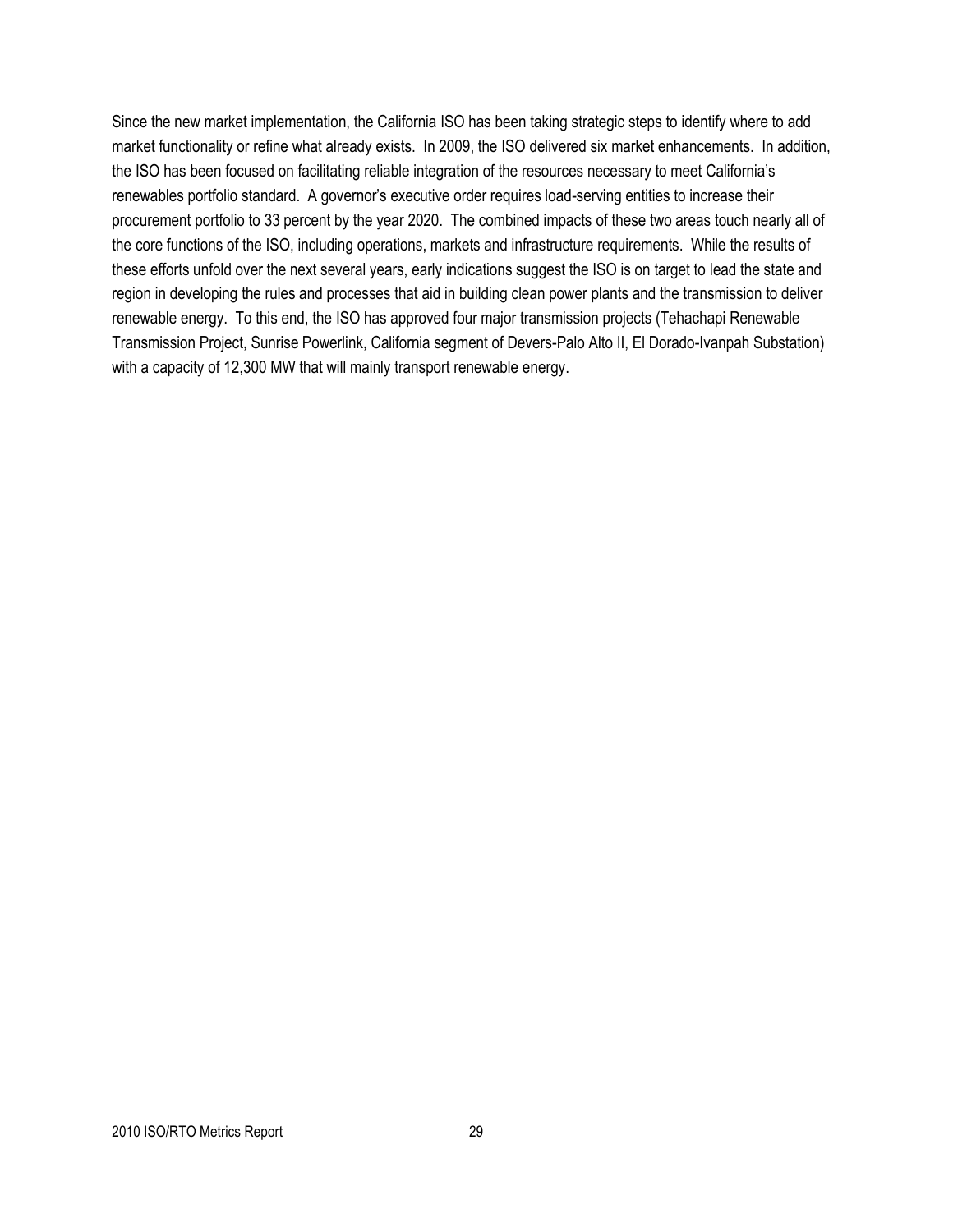## **A. California ISO Bulk Power System Reliability**

The table below identifies which NERC Functional Model registrations the California ISO has submitted as effective as of the end of 2009. The Regional Reliability Organization for the ISO is the Western Electricity Coordinating Council (WECC), as noted at the end of the table with a URL to its specific reliability standards.

At this time, the WECC is the Interchange Authority and Reliability Coordinator for the Western Interconnection, while typically, the transmission owners serve as Transmission Planners and load-serving entities serve as Resource Planners. The ISO performs its Planning Authority functions in accordance with its FERC approved Order No. 890 compliant tariff. As the Planning Authority, much of the ISO's core function involves transmission expansion planning related activities, most notably producing the annual California ISO Transmission Plan.

No California ISO self-reported or audit-identified reliability standard violation was published by NERC or FERC during the 2005-2009 period covered by this report. On February 1, 2010, however, NERC published a Notice of Penalty recommending a \$0 penalty with a sanction letter for an incident self-reported by the California ISO on November 30, 2007. This incident, which took place on October 2, 2007, related to possible noncompliance with IRO-STD-006-0 for a deficiency of providing off-path curtailments of 2.6 MW and 1.7 MW on a 2900 MW rated path. The recommendation was accepted by FERC without further action in a notice dated March 3, 2010.

| <b>NERC Functional Model Registration</b> | California<br>ISO |
|-------------------------------------------|-------------------|
| <b>Balancing Authority</b>                |                   |
| Interchange Authority                     |                   |
| <b>Planning Authority</b>                 |                   |
| <b>Reliability Coordinator</b>            |                   |
| Resource Planner                          |                   |
| <b>Transmission Operator</b>              |                   |
| <b>Transmission Planner</b>               |                   |
| <b>Transmission Service Provider</b>      |                   |

### **Regional Entity** NECC

Standards that have been approved by the NERC Board of Trustees are available at: <http://www.nerc.com/page.php?cid=2|20>

Additional standards approved by the WECC Board are available at: <http://www.wecc.biz/Standards/Approved%20Standards/Forms/AllItems.aspx>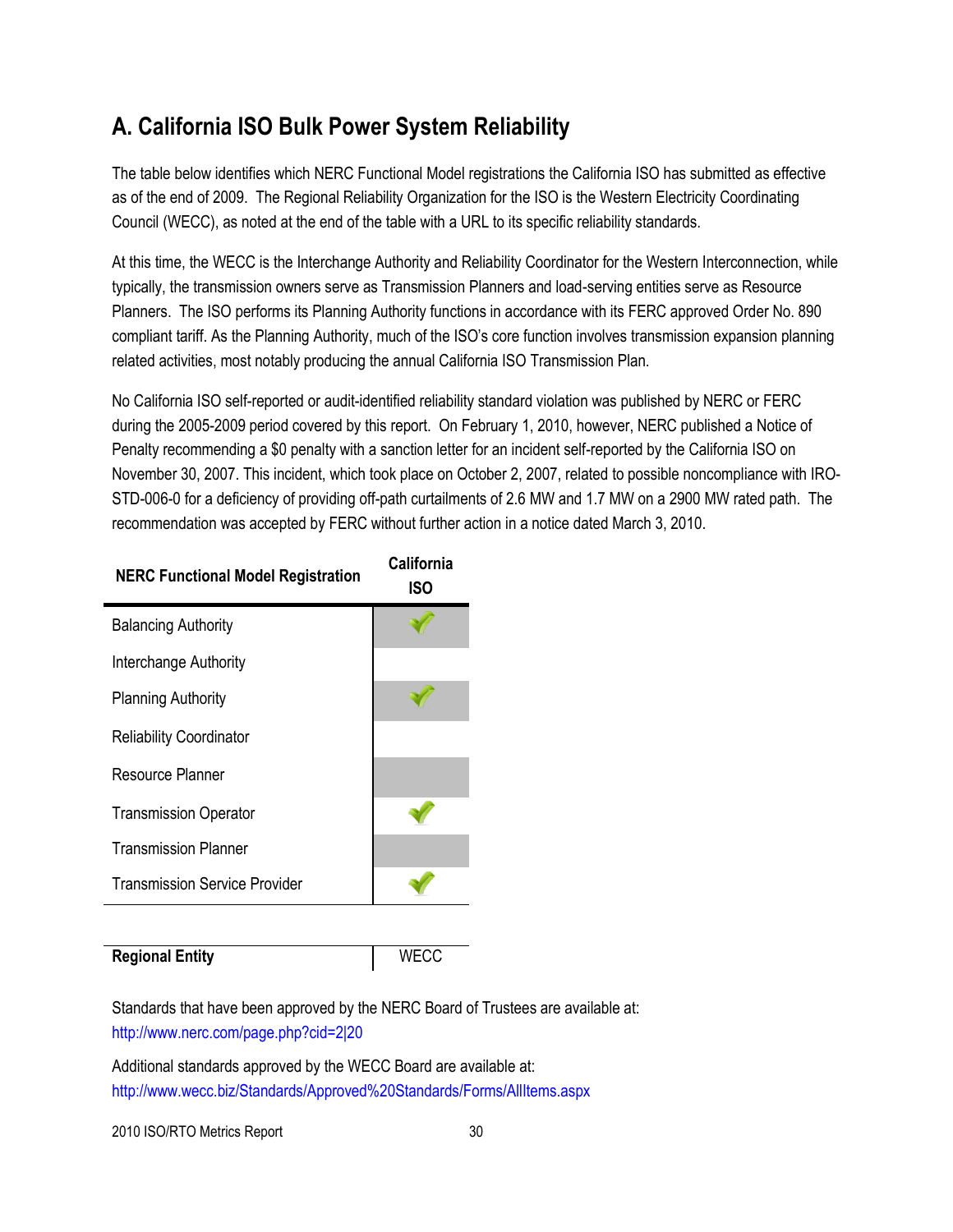## *Dispatch Operations*

Balancing authority areas are required to maintain compliance of at least 100 percent for CPS-1 over a 12-month period. The California ISO complied with CPS-1 for each of the calendar years from 2005 through 2009, having exceeded the minimum standard by over 80% in each of the five years during this period.



**California ISO CPS-1 Compliance 2005-2009**

Balancing authority areas are also required to maintain compliance of at least 90% for CPS-2 during each month in a 12-month period. The California ISO complied with CPS-2 from 2005 through 2009, having exceeded the minimum standard on average by about 6%.







**<sup>2005</sup> 2006 2007 2008 2009**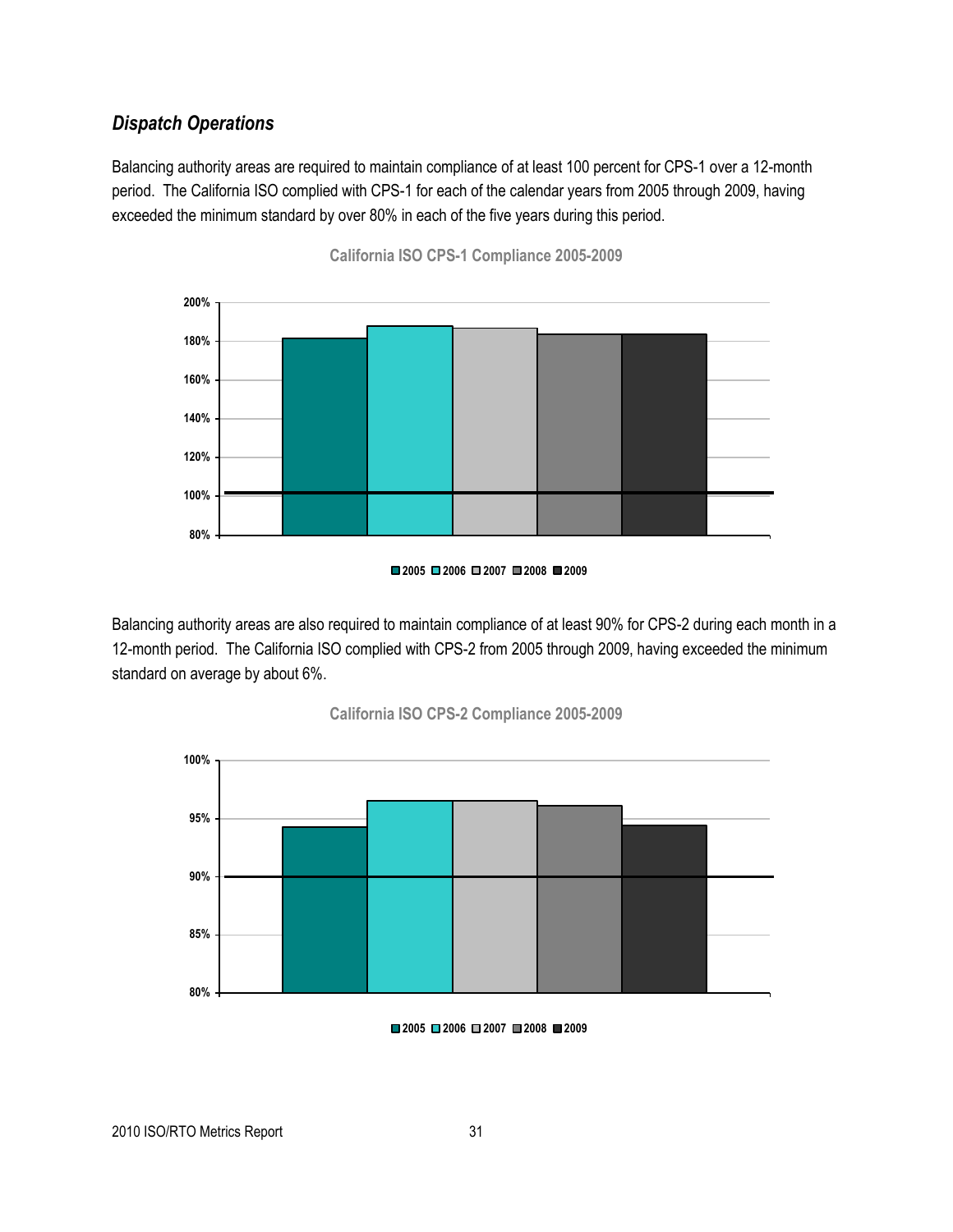California ISO data reflects the number of unscheduled flow relief events from 2007 commencing June 18, 2007 through December 31, 2009. With respect to the ISO, 16% "no impact" events (i.e., no tag curtailment actions required), 40% involved phase shifter operation and on path tag curtailment actions only and 44% involved both on and off path tag curtailment actions. The large variability in ISO events during this period is primarily attributable to substantially different annual hydro and system conditions throughout the Western Interconnection.



**California ISO Transmission Load Relief or Unscheduled Flow Relief Events 2007-2009**

**California ISO Energy Management System (EMS) Availability**



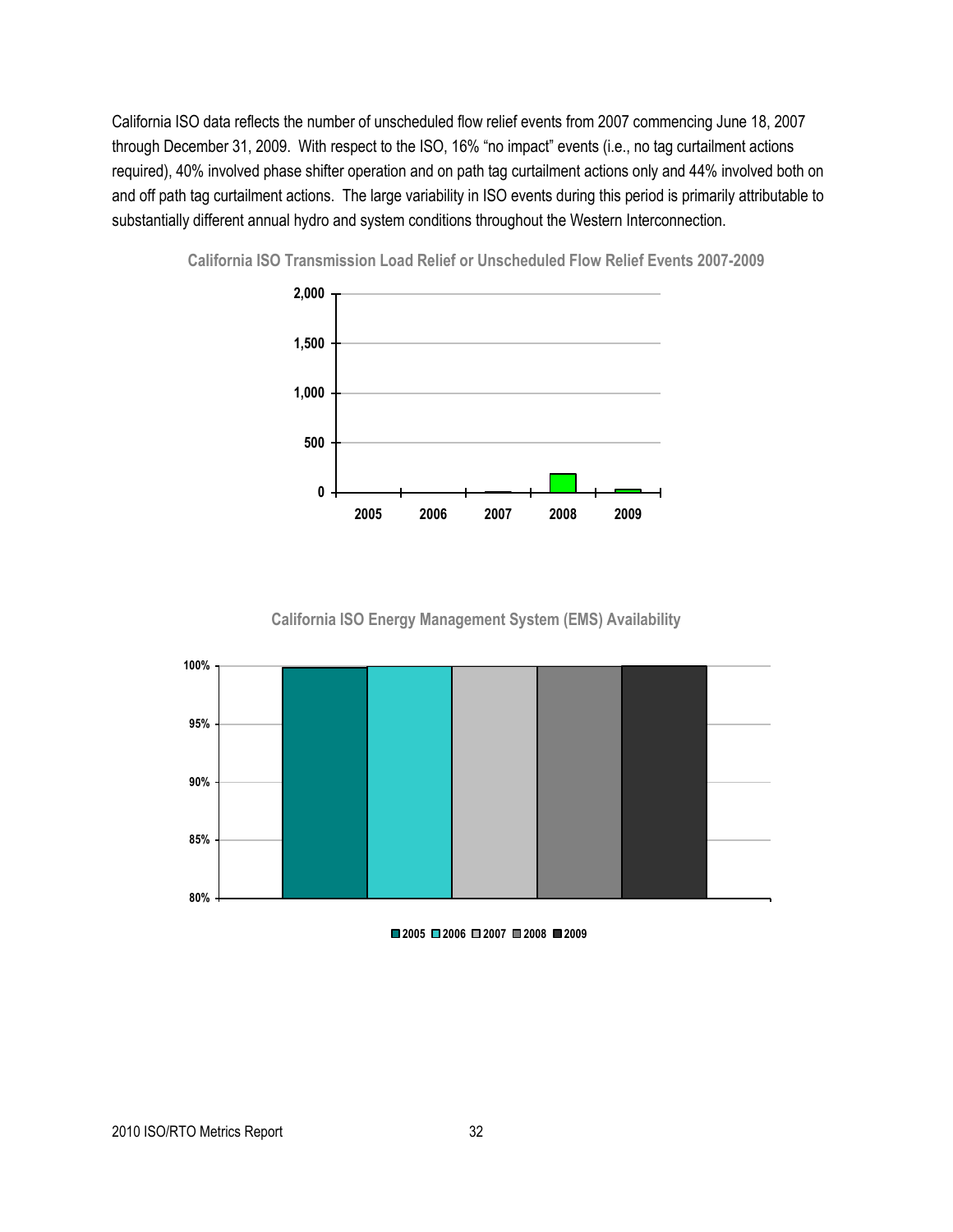## *Load Forecast Accuracy*

A significant portion of the load in California is centered along the coast in the areas around San Francisco, Los Angeles and San Diego. During the summer period, particularly during peaks, these regions can experience significant changes in temperature from what was predicted in the day-ahead timeframe because of the sometimes sudden and intense marine influence of the Pacific Ocean. These rapid changes are in part responsible for California ISO day-ahead peak load forecasts for the coastal areas being slightly lower than the valley load forecasts. On average the ISO day-ahead load forecast from a reference point of 9:00 a.m. is 98% accurate. Prior to the day-ahead market that started on April 1, 2009, the load forecast was not used by the ISO to make market commitments and therefore the results are not reported. Further the data structure prior to that date was different so the results are not directly comparable.



**California ISO Average Load Forecasting Accuracy 2009 (1)**

*(1) California ISO data represents the period April 1, 2009 through December 31, 2009.*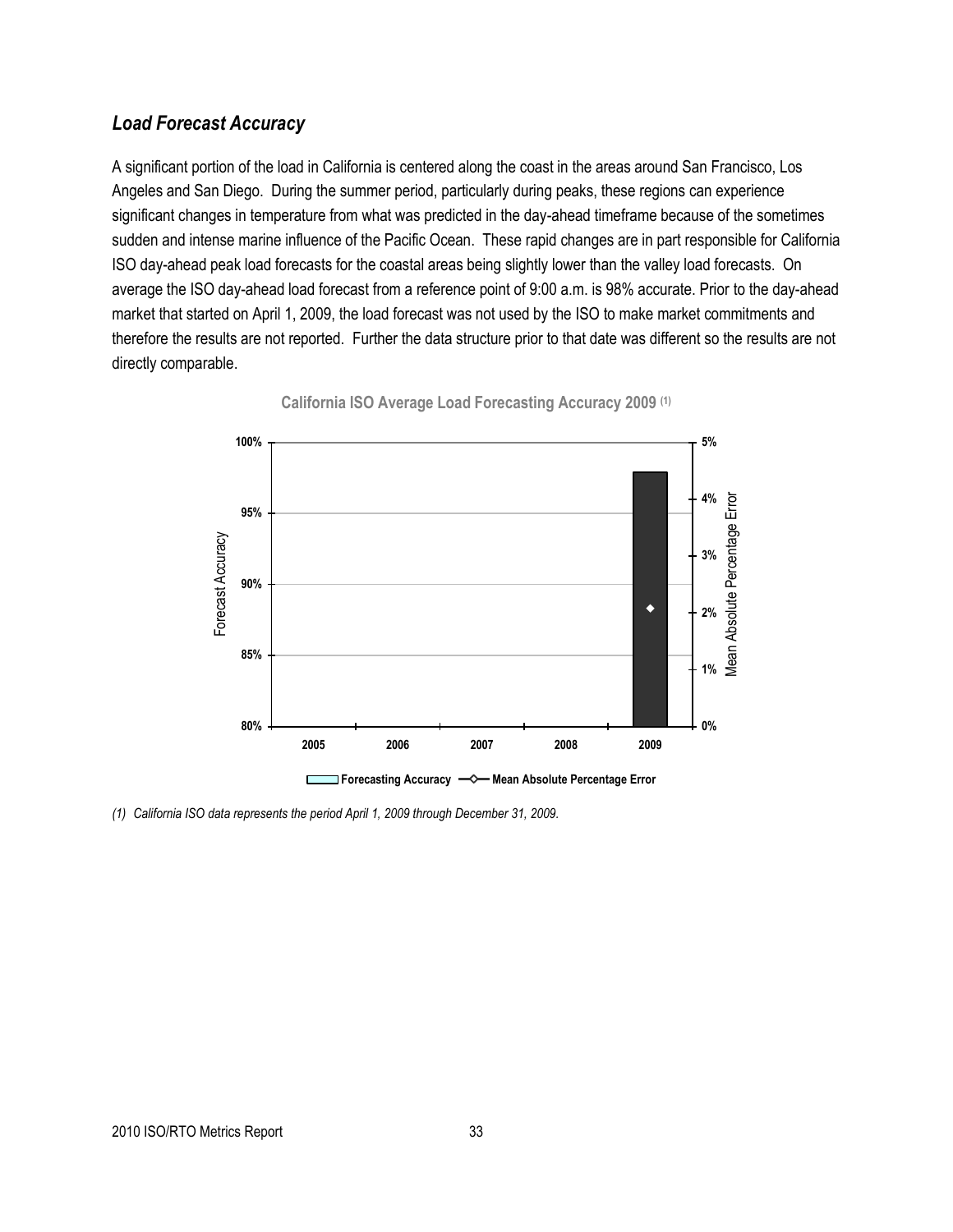

**California ISO Peak Load Forecasting Accuracy 2009 (1)**

*(1) California ISO data represents the period April 1, 2009 through December 31, 2009.*

**California ISO Valley Load Forecasting Accuracy 2009 (1)**

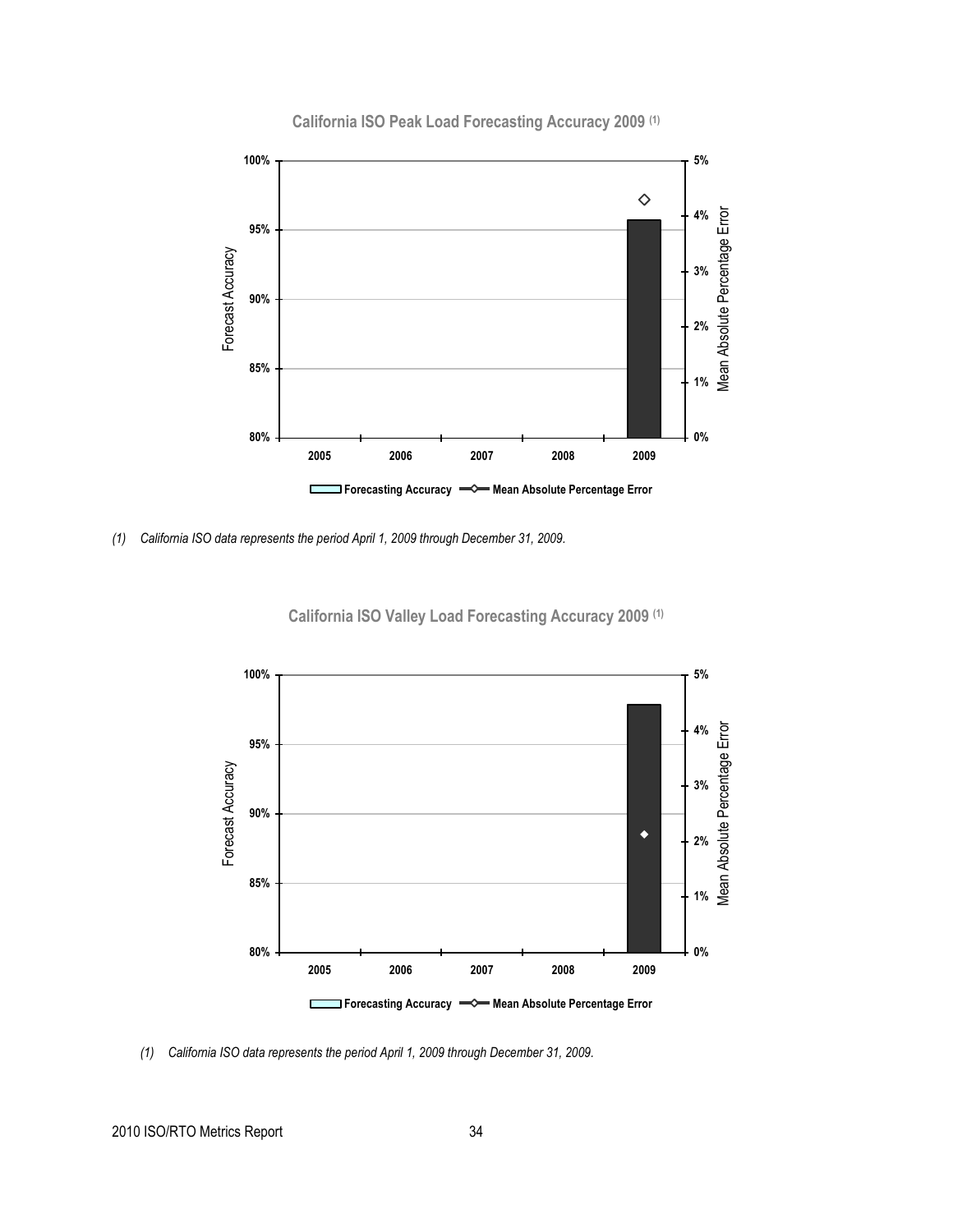## *Wind Forecasting Accuracy*

The California ISO has forecasted for wind since 2007 and improved its wind forecast accuracy to deal with the increasing penetration of wind resources to meet California's renewables portfolio standard. The data reported here uses the mean absolute error percentage, which is a method that the ISO believes softens the true error in forecasting by smoothing out the positive and negative deviation spikes that may occur during power production. The ISO is now using the root mean square error method to evaluate performance, a method it believes is superior as it does not allow for positive and negative forecast from different intervals to cancel each other out and so does not mask deviation magnitudes over a large sample.



**California ISO Average Wind Forecasting Accuracy 2007-2009**

**2005 2006 2007 2008 2009**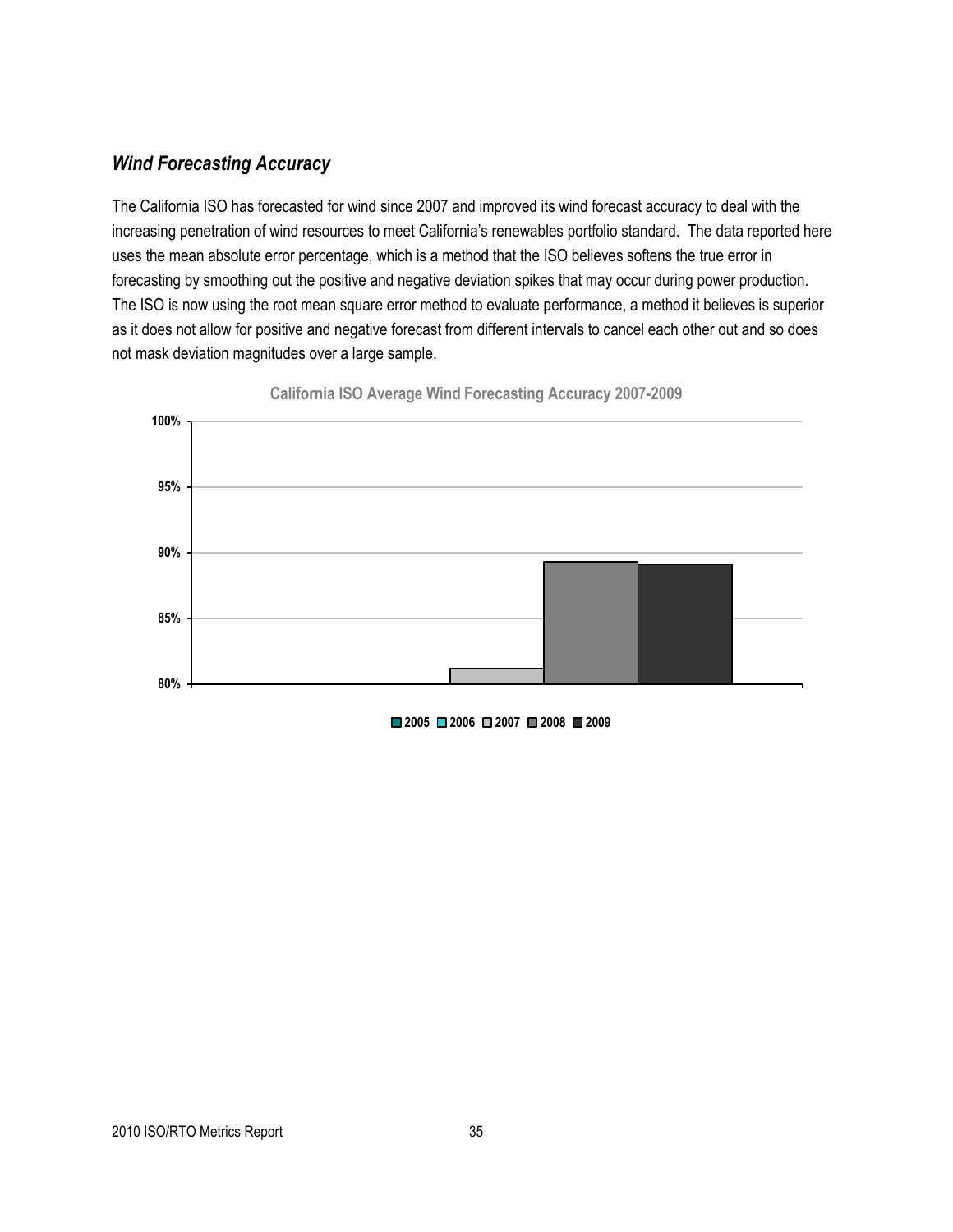## *Unscheduled Flows*

The Western Interconnection where the California ISO operates is a geographically large, circular 345/500 kV AC system that inherently has substantial loop flow attributable to the prevalence and reliance upon contract path historical transmission rights in 35 of its 37 balancing authority areas, as opposed to a power flow solution based dispatch methodology. The absolute value of unscheduled flow as a percentage of total flows is sufficiently insignificant such that it does not register on the second chart below.



**California ISO Absolute Value of Total Unscheduled Flows 2006-2009** *(terawatt hours)* 

**2005 2006 2007 2008 2009**

**California ISO Absolute Value of Unscheduled Flows as a Percentage of Total Flows 2006-2009**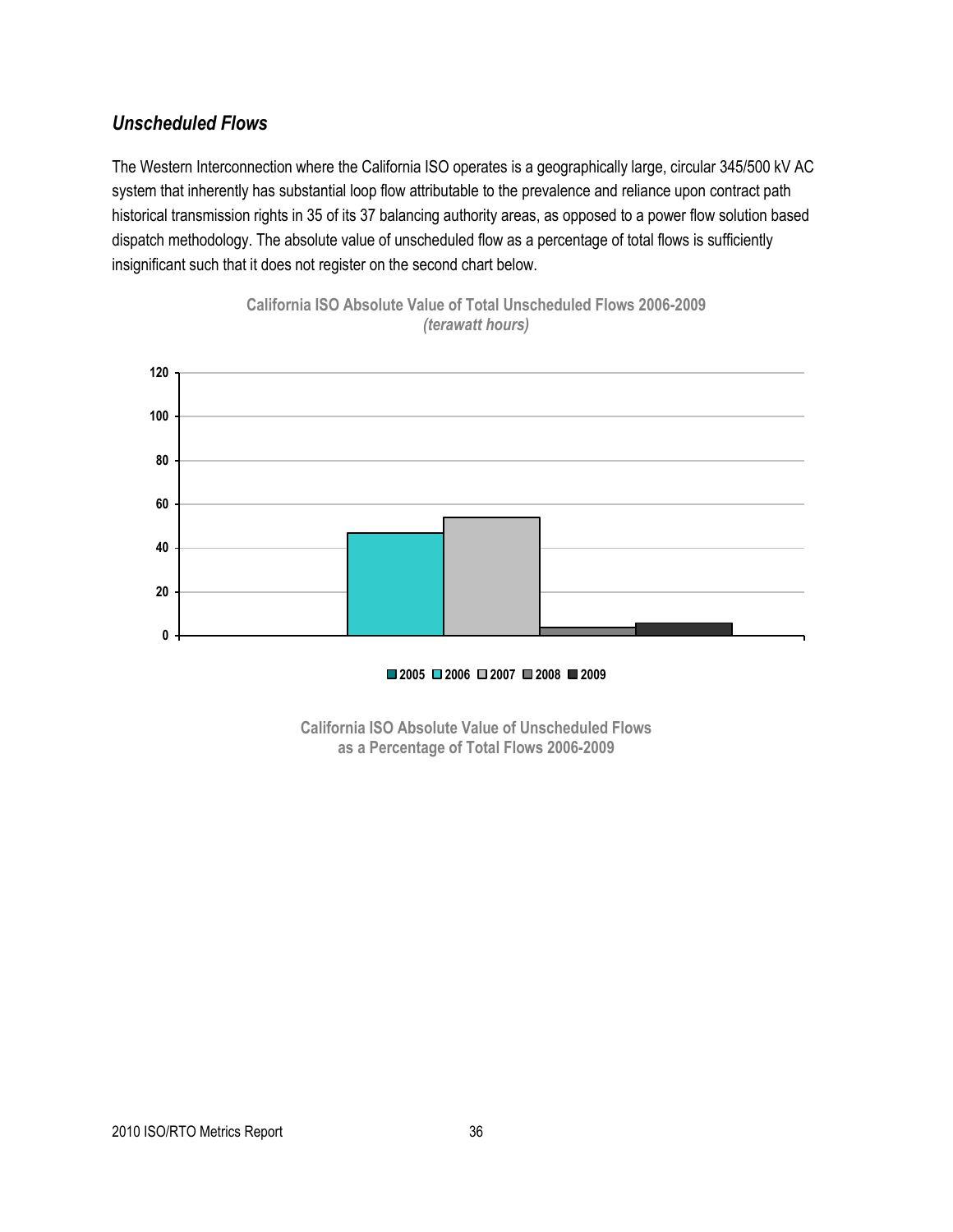

#### **2005 2006 2007 2008 2009**

The table below reflects terawatt hours of unscheduled flows for the top five California ISO interfaces. Positive amounts represent unscheduled flows out of the ISO and negative amounts represent unscheduled flows into ISO over the noted interface, which is the standard in the Western Interconnection.

| <b>California ISO Unscheduled</b>               | (terawatt hours) |      |      |      |      |
|-------------------------------------------------|------------------|------|------|------|------|
| <b>Flows by Interface</b>                       | 2005             | 2006 | 2007 | 2008 | 2009 |
| Arizona Public Service Co.                      | (2)              | (3)  | (3)  | (3)  | (3)  |
| <b>Bonneville Power Administration</b>          | $\overline{0}$   |      |      | 0    |      |
| Los Angeles Department of Water<br>and Power    | (5)              | (7)  | (8)  | (10) | (10) |
| Sacramento Municipal Utility<br><b>District</b> | $\overline{0}$   | (2)  | (3)  | (2)  | (2)  |
| <b>Salt River Project</b>                       | $\overline{2}$   | 3    | 4    | 4    | 4    |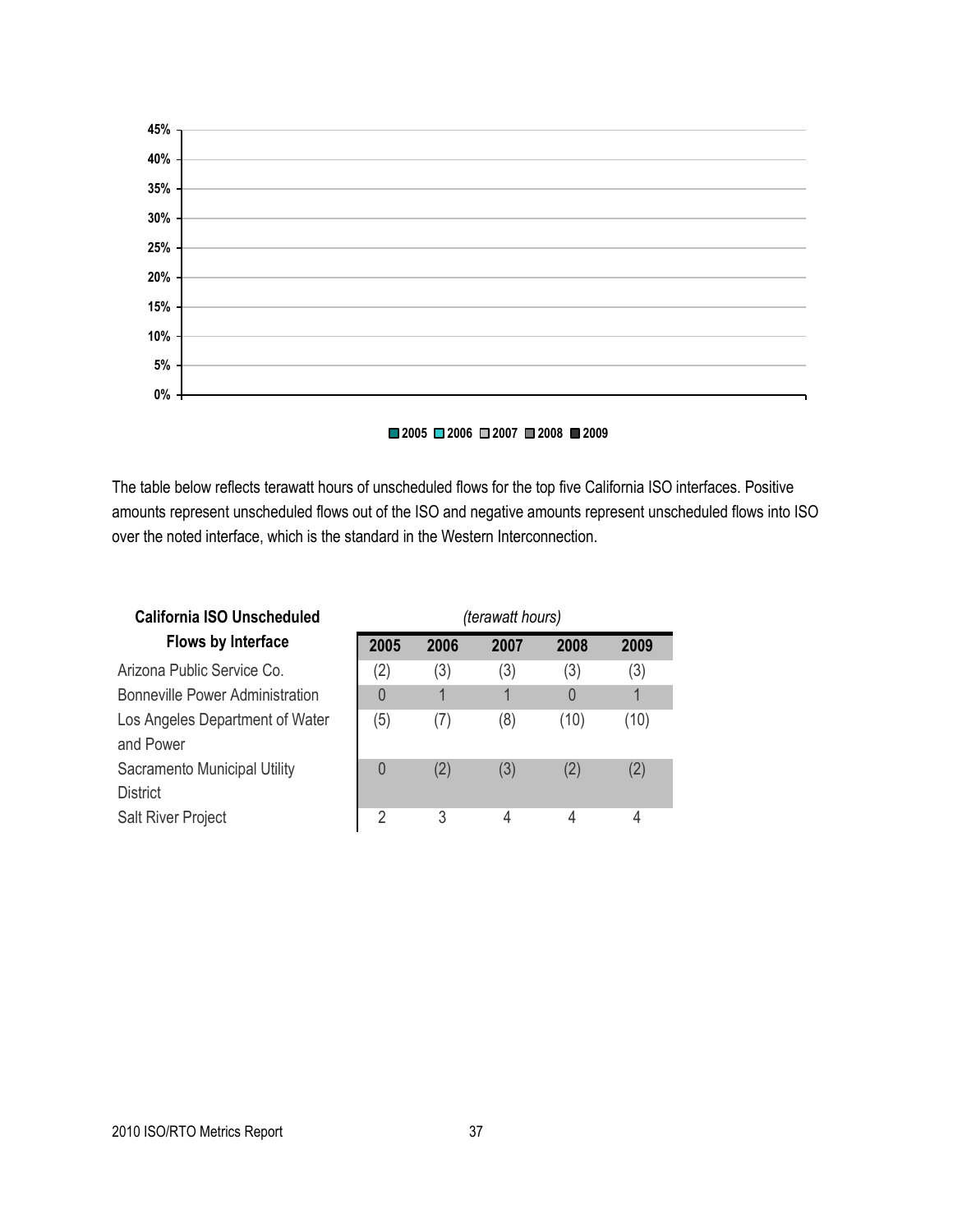## *Transmission Outage Coordination*

There are many variables involved in performing an outage study. Most studies can be performed in the time allowed for planned outage submission, but some outages and combinations of outages can result in more complex studies that require additional time to complete and validate. Therefore, not having 100% of the planned outages studied within established timeframes is not necessarily indicative of a failure to comply. In essence, this group of metrics looks at whether long duration outages are submitted well in advance so the California ISO may better plan for reliable and efficient operations during the outage.

ISO timeframes for approving outages changed with the introduction of the new market design in April 2009. Prior to that time, outages submitted three business days before start of outage needed to be studied one day before the start of the outage. Since that time, outages need to be studied prior to the day-ahead market. In addition, several of the metrics reference a specific voltage level for the outage that could not be systematically determined until an advanced grid topology tool was put in place concurrent with the new market. Accordingly, comparable data is not available for years 2005-2008, and only the period since April 2009 is reported here.

The first metric measures transmission owner performance, not ISO performance. In addition, such submissions allow time to potentially include these requirements in the transmission allocation processes as appropriate.



**California ISO Percentage of > 200kV planned outages of 5 days or more that are submitted to ISO/RTO at least 1 month prior to the outage commencement date 2009**

#### **2005 2006 2007 2008 2009**

The second metric measures compliance with established timeframes; however, as discussed above, the study of a planned outage involves numerous factors and the failure to meet established timeframes in any specific instance should not be assumed to be caused by a shortcoming of the California ISO. For this metric, no voltage level is specified and the ISO was able to look back three years.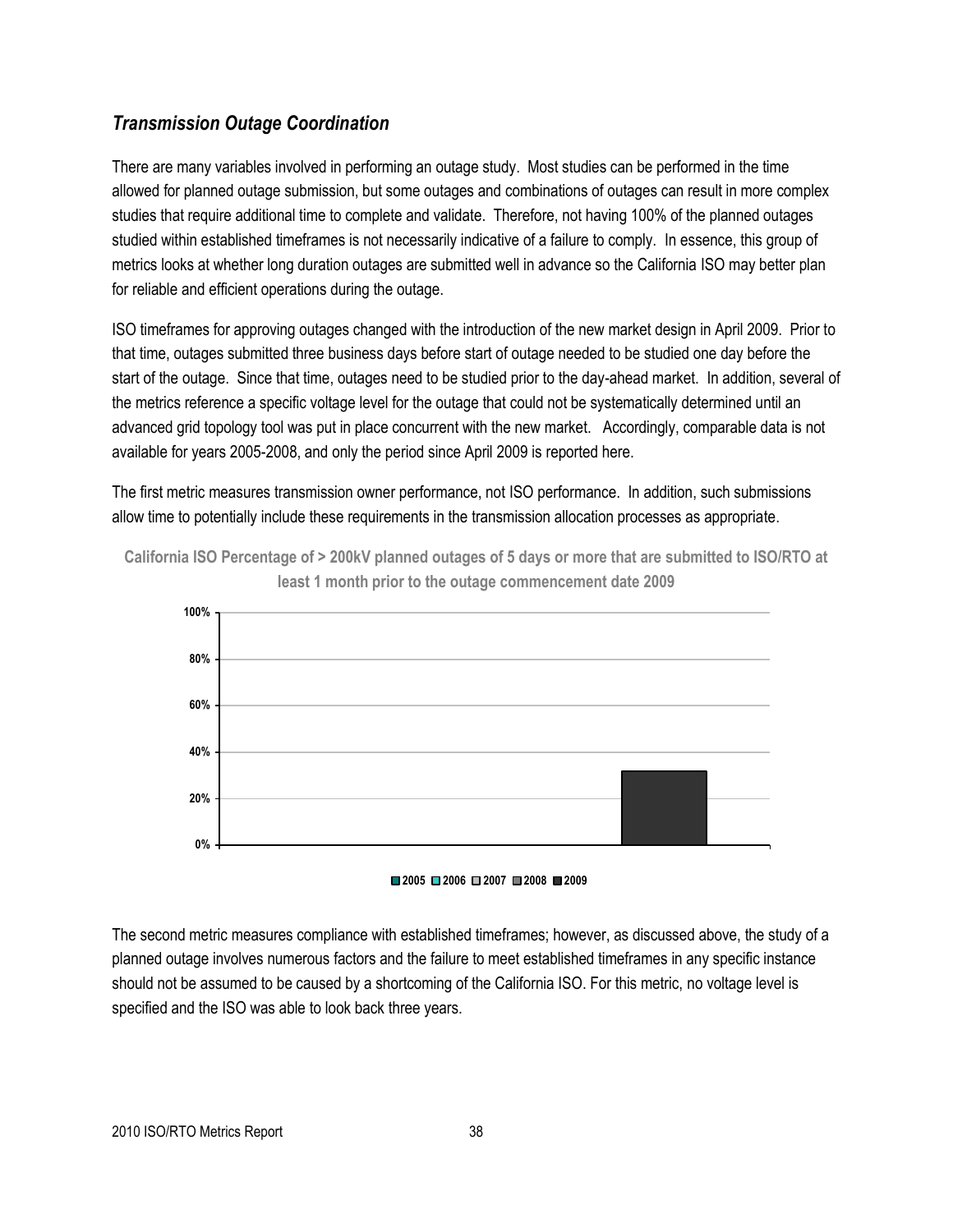## **California ISO Percentage of planned outages studied in the respective ISO/RTO Tariff/Manual established timeframes 2007-2009**



#### **2005 2006 2007 2008 2009**

The third metric measures the frequency of cancellation of previously approved transmission outages. Such cancellations will generally occur only if there has been some system or unforeseen weather event in which an approved transmission outage would cause a reliability concern. It may also indicate whether approval of an outage was based on inaccurate or incomplete information. For example, when outages are approved in advance, a number of assumptions may be needed, which indicates the information available to fully assess the impacts of the outage is inadequate.



**California ISO Percentage of > 200 kV outages cancelled by ISO/RTO after having been previously approved** 

**2009**

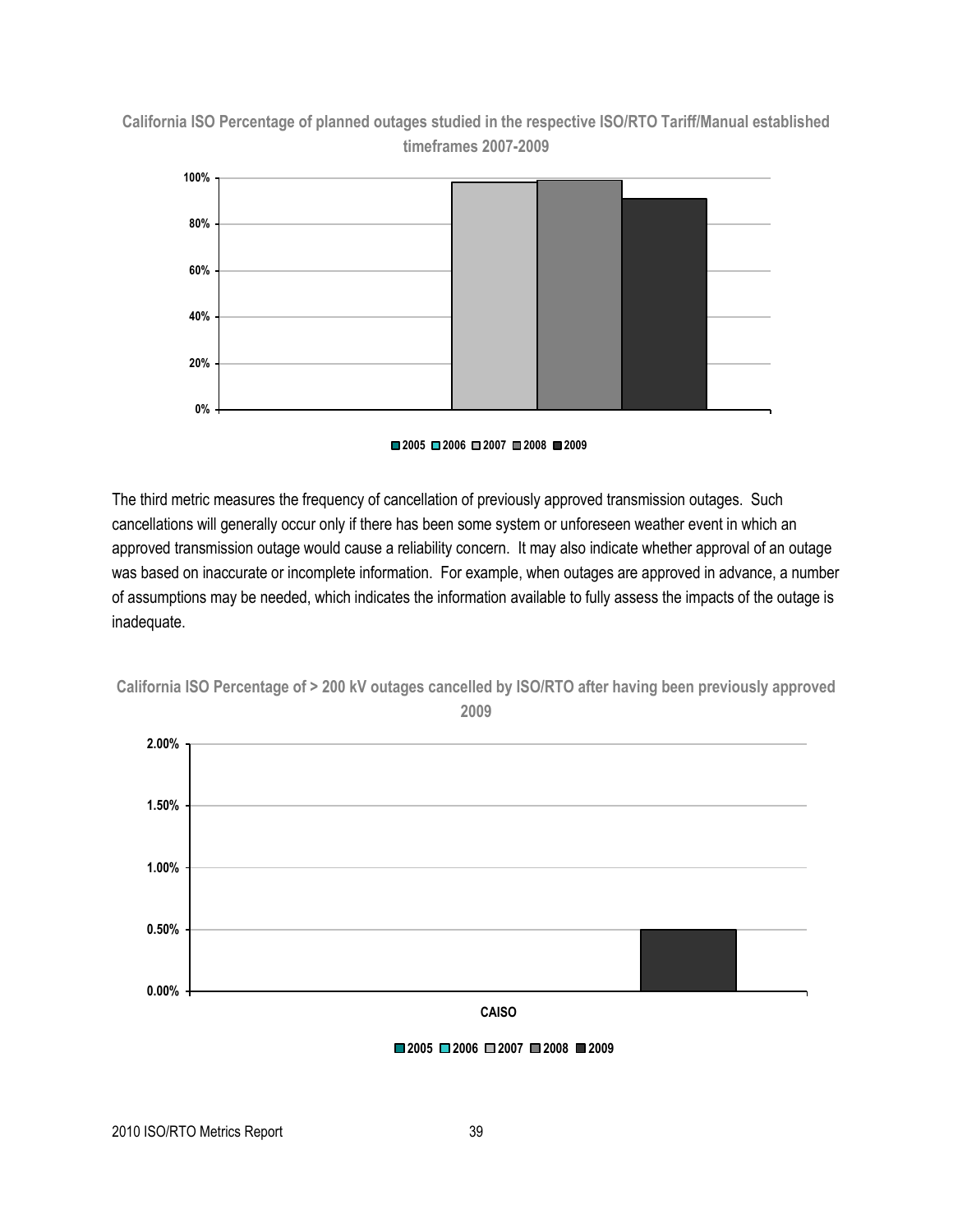The fourth metric measures the frequency of unplanned outages. California ISO data only includes outages where start time is prior to reporting time, and therefore does not include imminent outages where reporting time is prior to start time, but still would be considered as an unplanned outage.



**California ISO Percentage of unplanned > 200kV outages 2009**



2010 ISO/RTO Metrics Report 40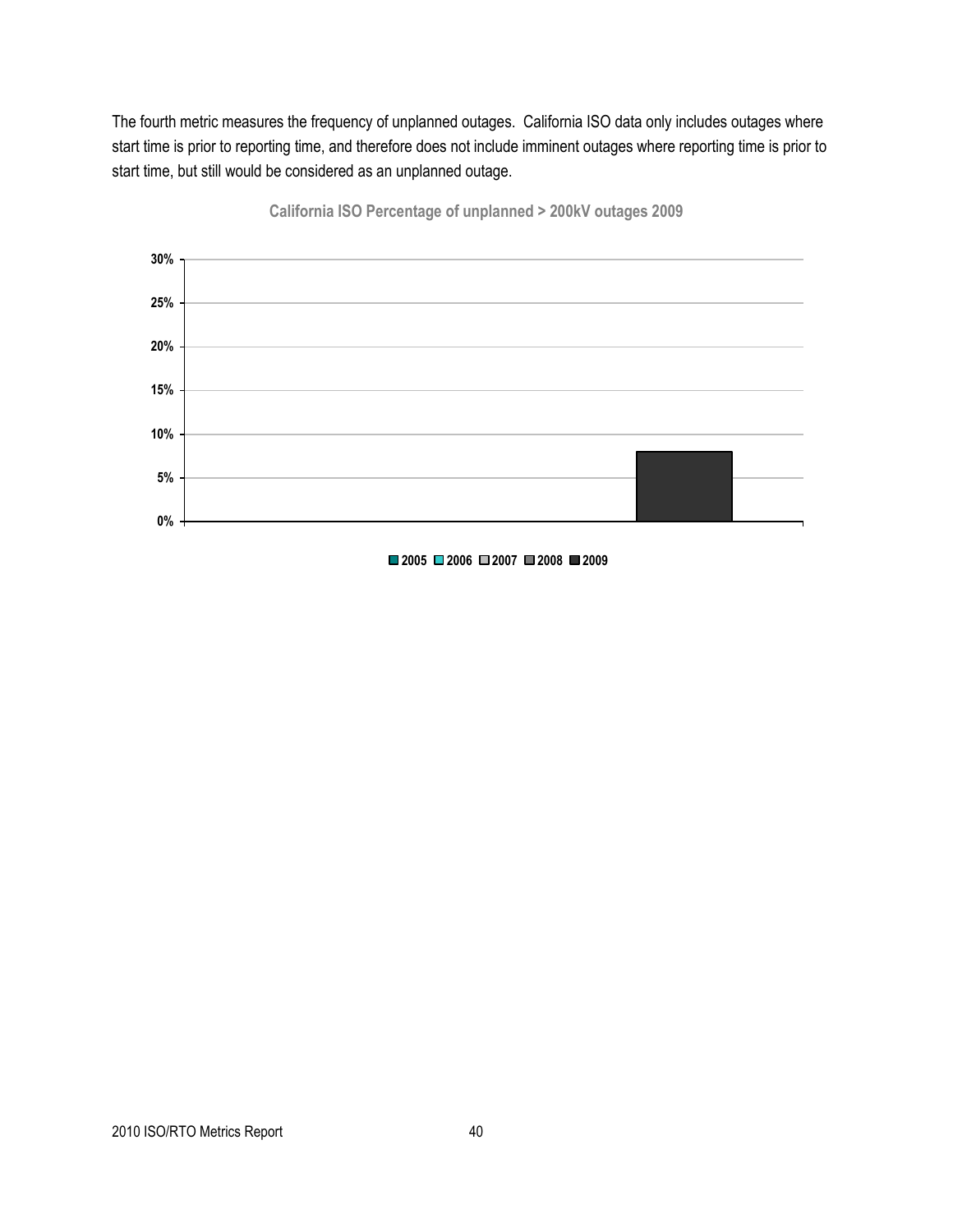## *Transmission Planning*

California ISO results are based on a compliant Order No. 890 process and adherence to NERC, WECC, and ISO planning standards. ISO transmission planning is an annual process that includes performing a variety of technical studies, such as short and long-term reliability assessments, economic planning assessments, and other key studies that are needed to support the markets and ensure a reliable and secure transmission infrastructure. Since implementing its Order No. 890 compliant process, the ISO has completed a reliability assessment in 2008 and a reliability and economic assessment in 2009. During 2010, the ISO developed and filed with the Commission significant reforms to modify its planning process to better address state mandated renewable integration requirements. Under these proposed reforms, which are still pending Commission approval, the ISO will continue to perform reliability and economic assessments as has been done in previous plans.





**2005 2006 2007 2008 2009**



**California ISO Percentage of Approved Construction Projects Completed by December 31, 2009**

**2005 2006 2007 2008 2009**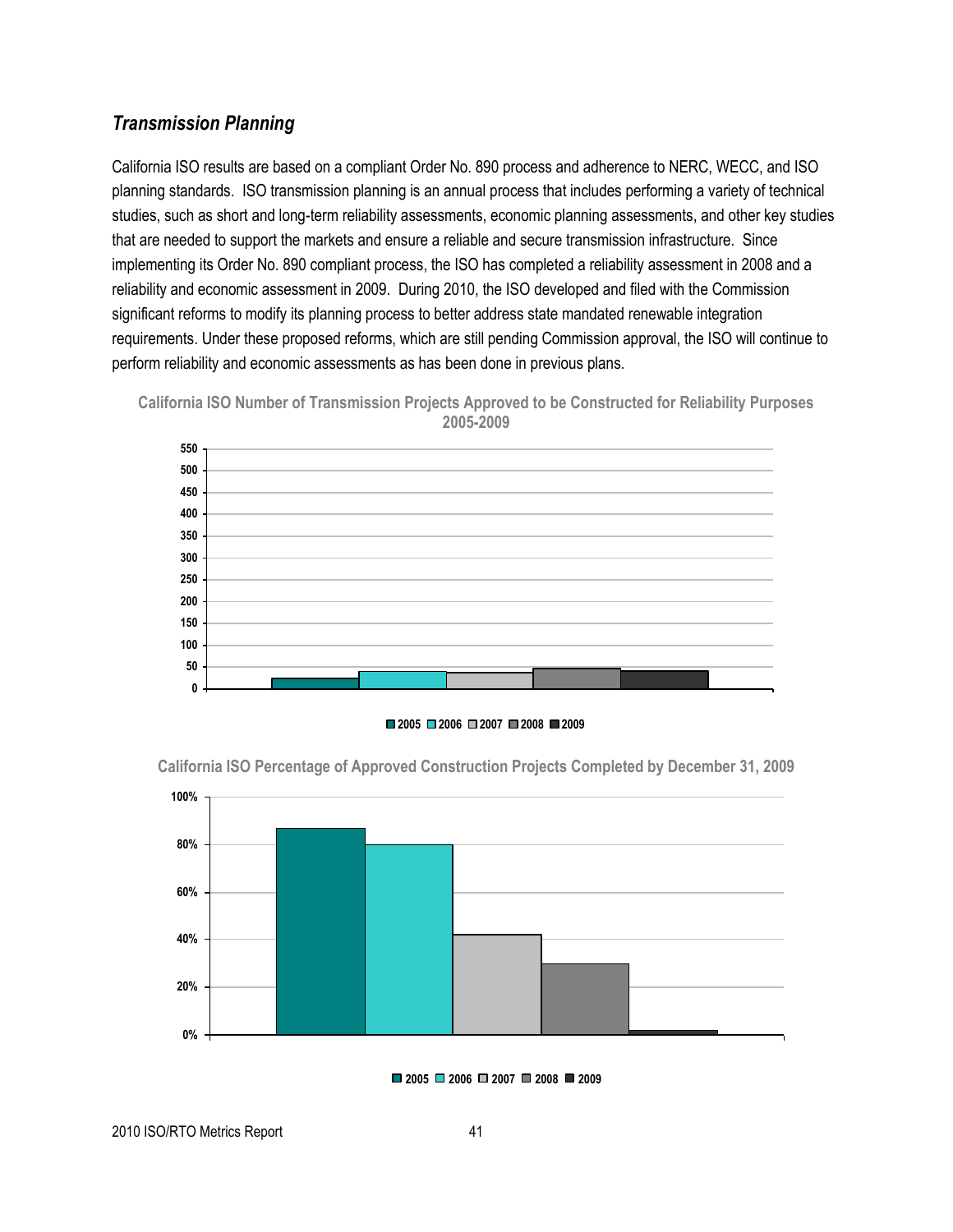## *Generation Interconnection*

In 2008, the California ISO replaced its large generation interconnection serial study process with a more efficient group study or clustering approach for interconnection requests. By using a cluster study approach, the ISO and participating transmission owners have been better able to more quickly evaluate the large volume of interconnection requests. The process includes two cluster windows each year for submitting interconnection requests and a twophased interconnection study process. The first group to go through the process (the transition cluster) just completed the Phase II Study process, and the ISO anticipates the benefits of these and other process improvements to be reflected in 2011.





**2005 2006 2007 2008 2009**

#### **Reserve Margin**

The California ISO 15% planning reserve margin is based on the California Public Utilities Commission's resource adequacy program. That requires load-serving entities to demonstrate they have acquired the capacity needed to serve the 1-in-2 forecast of retail customer load plus a 15-17% reserve margin. It also incorporates the California Public Utilities Commission approved monthly demand response amounts as capacity resources. Measuring compliance with the California Public Utilities Commission resource adequacy requirement is not an ISO function and, therefore, the ISO is not in a position to report the actual reserve percentage procured.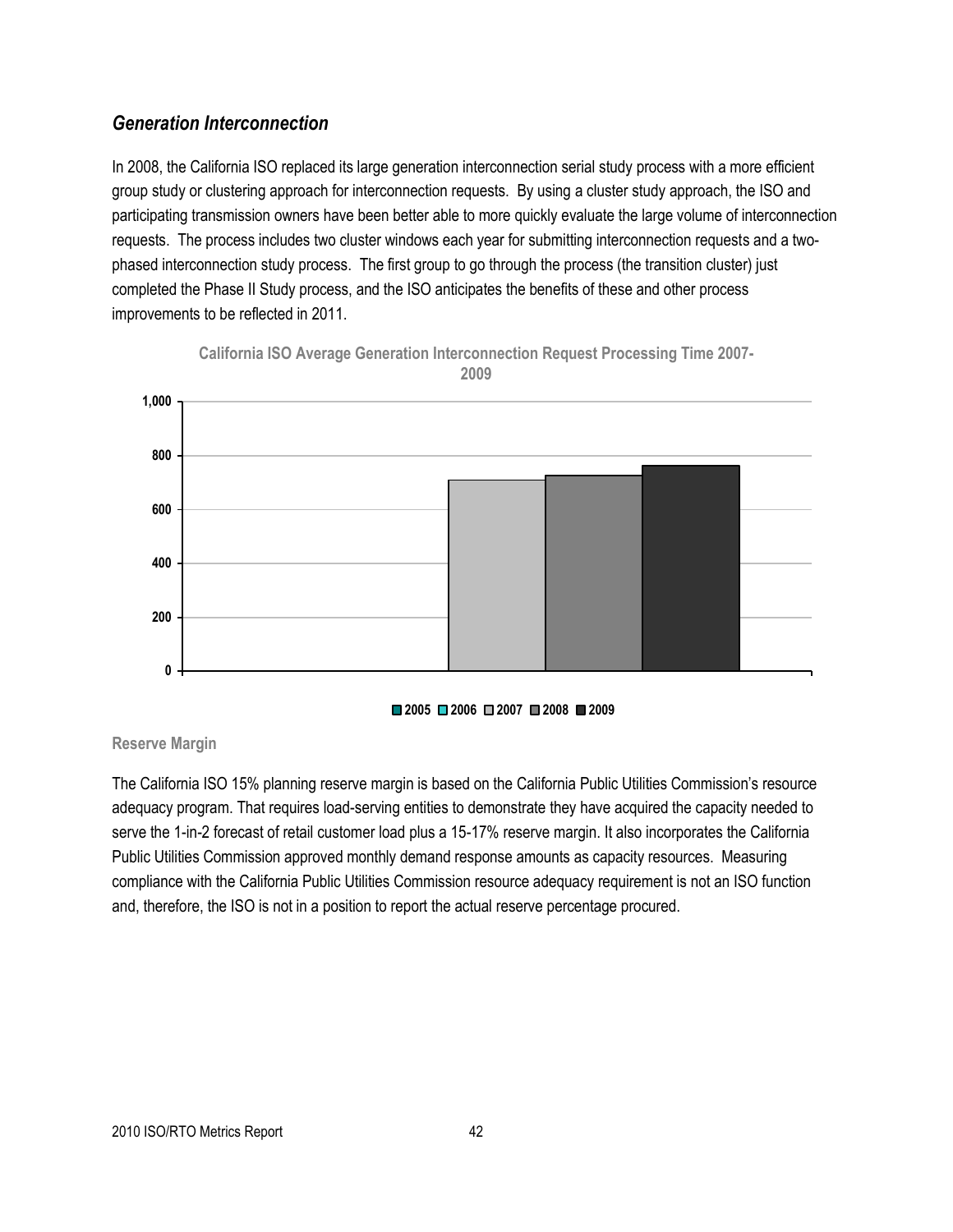

**California ISO Planned Reserve Margin 2005 – 2009**

**Demand Response Capacity**

The California ISO uses the California Public Utilities Commission methodology for determining the resources that count as demand response capacity, and the amount expected from such programs when called upon.



**California ISO Demand Response Capacity as Percentage of Total Installed Capacity 2005-2009**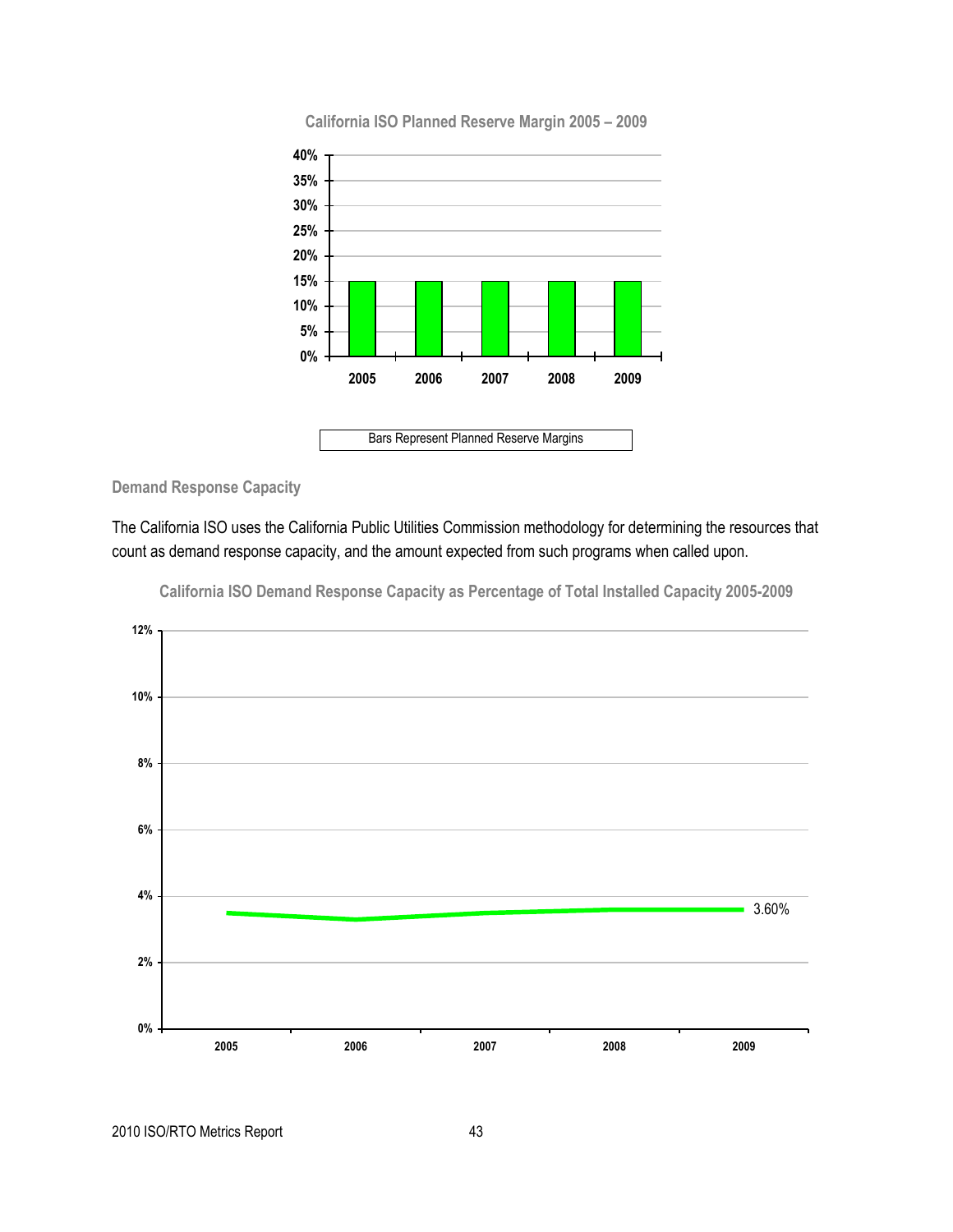**Percentage of Generation Outages Cancelled by ISO/RTO**

In 2009 the percentage of generation outages cancelled by the California ISO was 0.05%. There has been a downward trend over the prior four years.



**Percentage of Generation Outages Cancelled by California ISO**

#### **Generation Reliability Must Run Contracts**

The capacity under reliability must run (RMR) contract was greatly reduced in 2007 when resource adequacy provisions established by the California Public Utilities Commission became effective and contracting under the resource adequacy program provided an alternative to RMR contracting. Capacity procured under resource adequacy now provides the California ISO with much of the local capacity needed for reliability purposes. The amount of RMR capacity continues to decline as existing RMR units are retired after being replaced with new units or electrical system improvements.

These changes have allowed the California ISO to further reduce costs by releasing a significant amount of generation under must-run contracts without undermining local reliability. In 2009, must-run costs decreased 41 percent from 2008 to \$39.1 million. That is down from just over \$120 million in 2007 and \$254 million in 2005.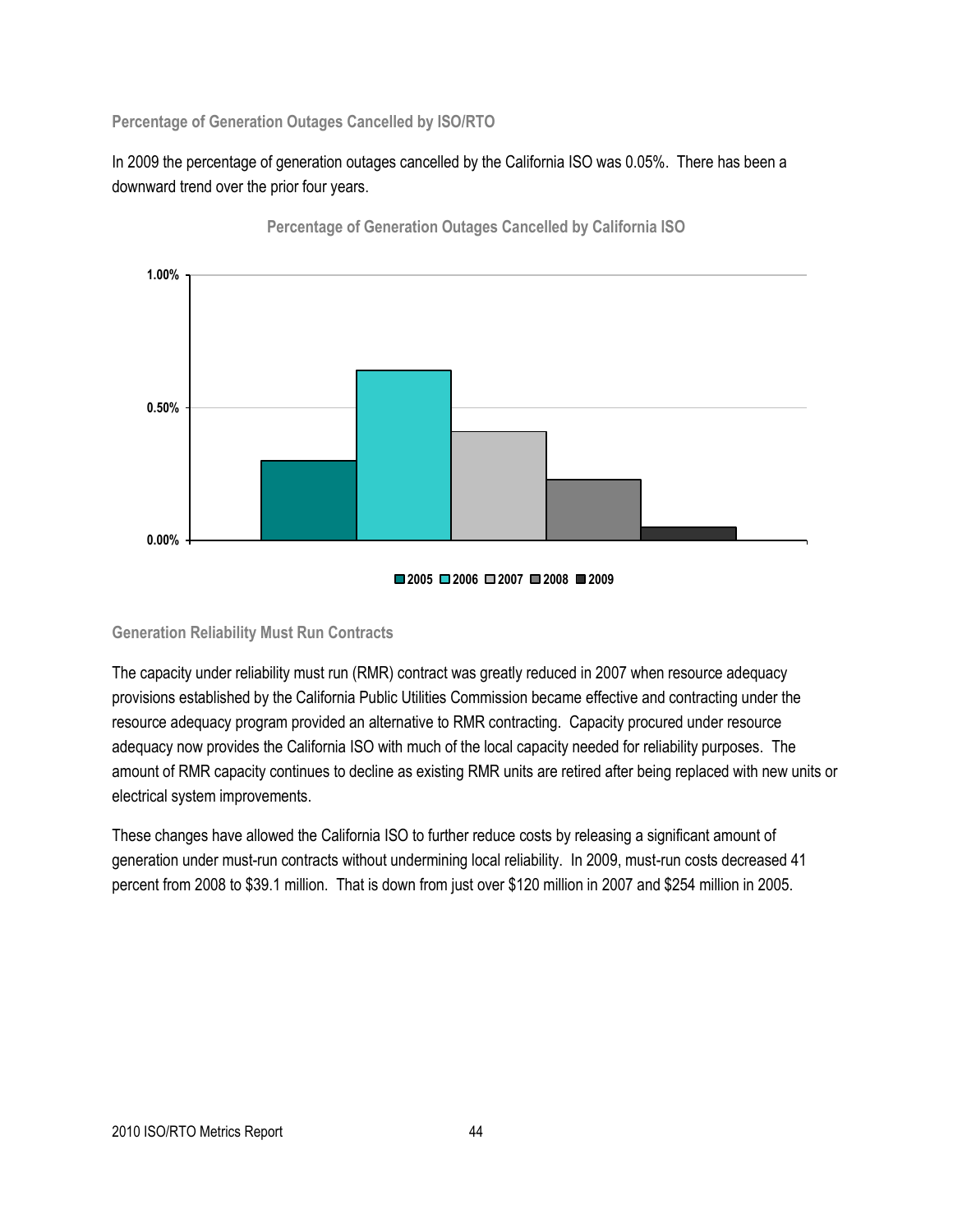

## **California ISO Number of Generating Units under RMR Contracts**

**2006 2007 2008 2009**

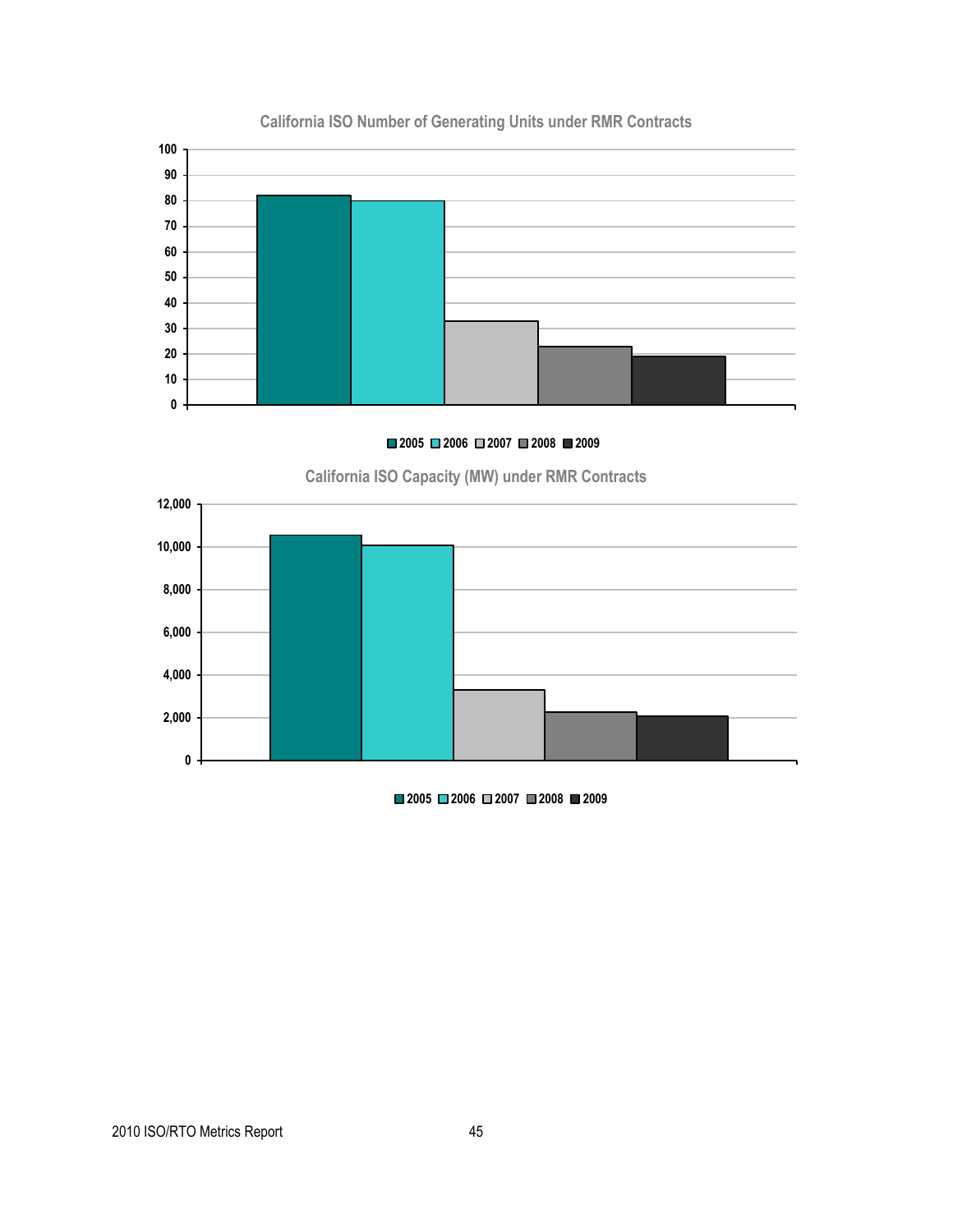## *Interconnection / Transmission Service Requests*

The California ISO recently completed the transition cluster process as part of a reform effort that began in 2008. The California ISO continues to improve its interconnection process and in 2011 anticipates to have meaningful comparable measures of its interconnection process improvement efforts. The following tables reflect the number of studies requested and how many were completed, as well as the average aging of studies and the time required to complete the generator interconnection process



**California ISO Number of Study Requests 2005-2009**





### **California ISO Number of Studies Completed 2005-2009**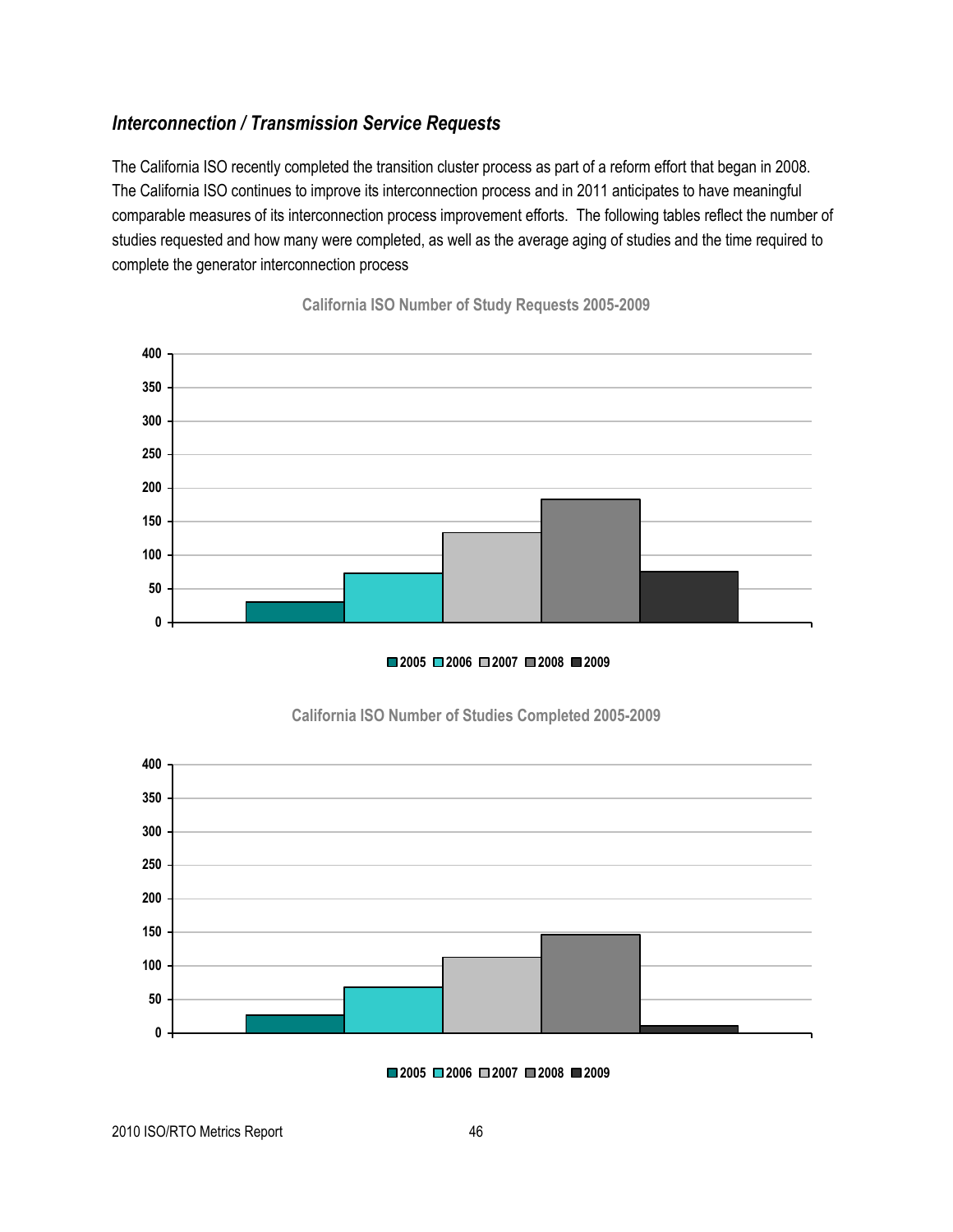

## **California ISO Average Aging of Incomplete Studies 2006-2009**

**2006 2007 2008 2009**

## **California ISO Average Time to Complete Studies 2006-2009**

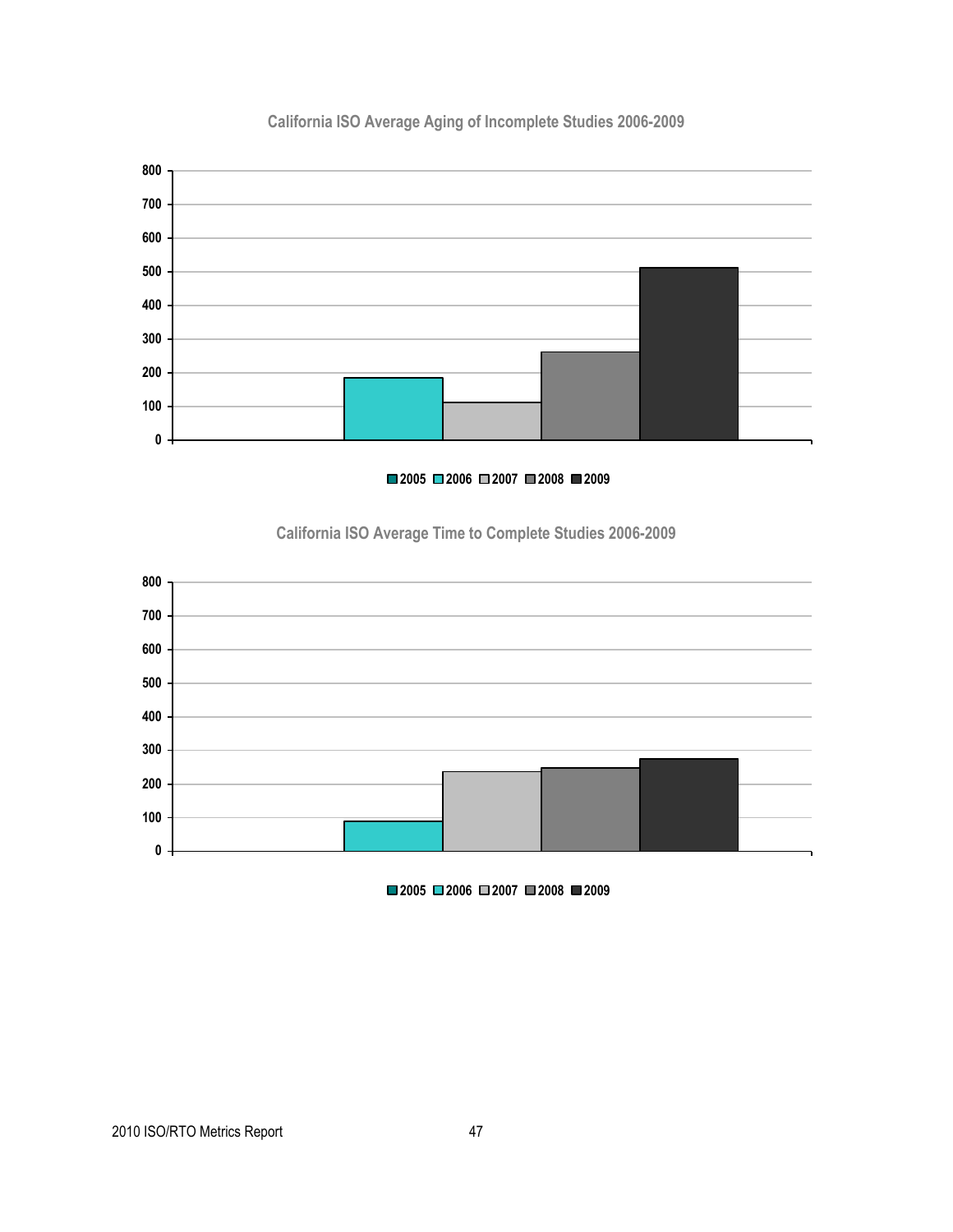## *Special Protection Schemes*

Two special protection schemes were activated intentionally and one was activated unintentionally during 2009. All three activated special protection schemes responded as designed.



**California ISO Number of Special Protection Schemes 2009**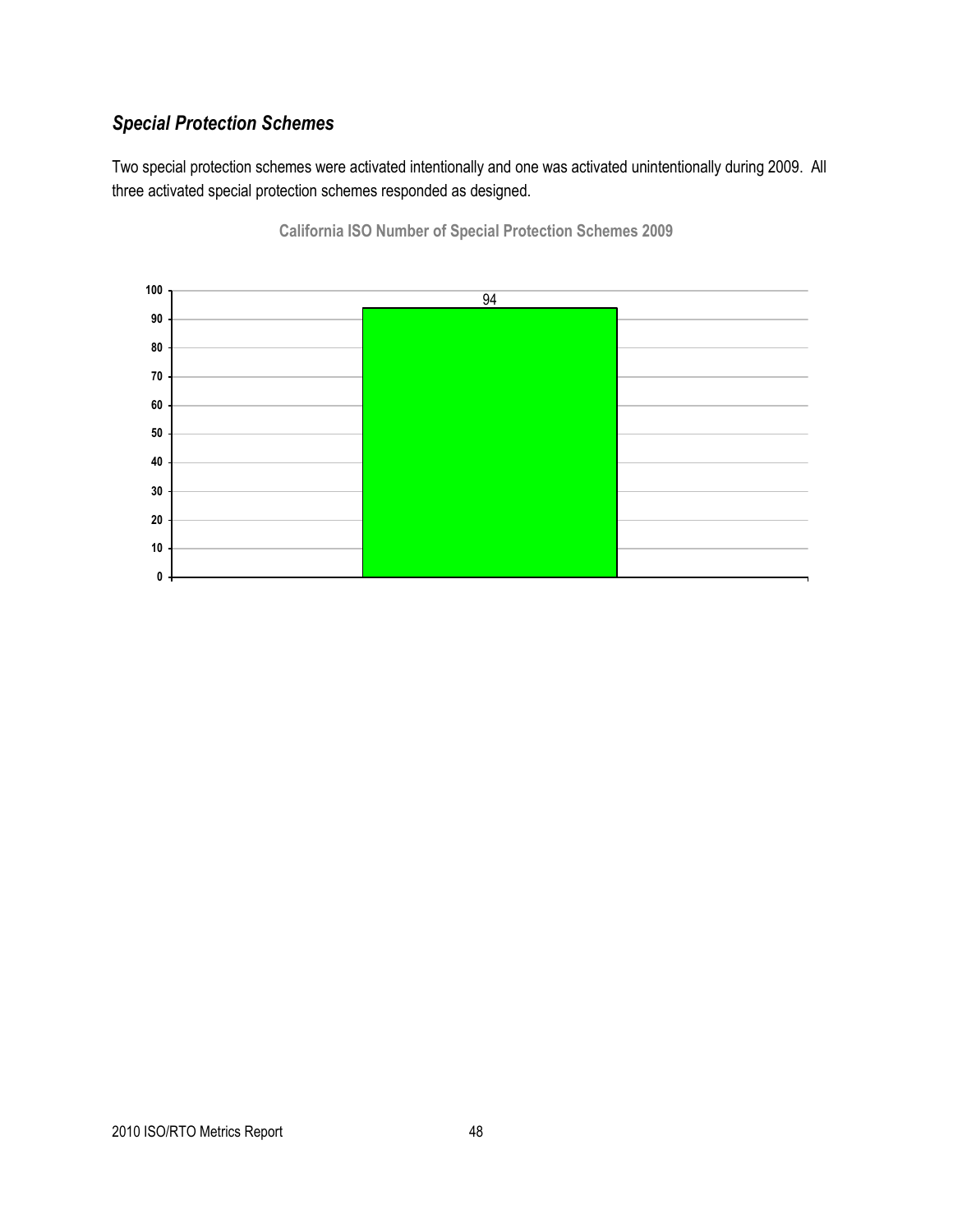## **B. California ISO Integrated Wholesale Power Markets**

## *Market Competitiveness*

California ISO's market design relies upon a high level of self-supply and forward-contracting by load-serving entities as a means of mitigating system-level market power. This is consistent with California Public Utilities Commission policies designed to ensure that the state's major utilities are hedged for a large portion of their energy supply needs. The potential for market power on a system level basis is addressed by an energy bid cap, which will increase in the second and third years of the new market design. During 2009, an absolute ceiling cap on overall market prices was also in effect. This market price cap is eliminated starting in April 2010.

Ownership of generation resources within most transmission constrained load pockets of the system is highly concentrated under one or two major suppliers. Therefore, the new market design includes more stringent provisions for mitigation of local market power. These local market power mitigation provisions are similar to the approach employed by PJM. Under this approach, units that must be dispatched to provide additional incremental energy to relieve transmission constraints deemed to be non-competitive may have their market bids lowered based on a default energy bid, which reflects the unit's actual marginal operating costs.

### **California ISO Price Cost Markup**

The California ISO estimates the price-cost mark-up for its wholesale market by comparing total estimated wholesale energy costs to cost that would result under competitive baseline prices. The ISO estimated these competitive baseline prices by re-simulating market outcomes after replacing market bids for gas-fired generation with bids reflective of the unit actual marginal costs.

The table below summarizes the results for the period 2005-2009. California ISO's wholesale markets have been competitive during this period with a price-cost mark-up generally ranging from 5 to 10 percent, with a clear downward trend.

The price-cost markup and other analysis indicate that prices under the new market design implemented in 2009 are extremely competitive. However, direct comparisons with the price-cost markups reported in previous years are difficult due to the different way in which price-cost markup is calculated under the new market. Specifically, since there was no formal forward energy market in previous years, market costs were estimated based on a variety of different bi-lateral price indices and cost estimates. With the new market design, these costs can be directly estimated by on prices in the ISO's day-ahead and real-time energy markets. The method used to calculate the competitive baseline price under the ISO's new market design is also modified and is based on a more detailed resimulation of the market compared to the method used in prior years.

The extremely low price-cost mark-up calculated under the new methodology and market design may also reflect increased efficiencies of this new market design, rather than increased competitiveness. On a going-forward basis, this new competitive baseline methodology will provide a more accurate tool for assessing changes in market competitiveness or efficiency over time.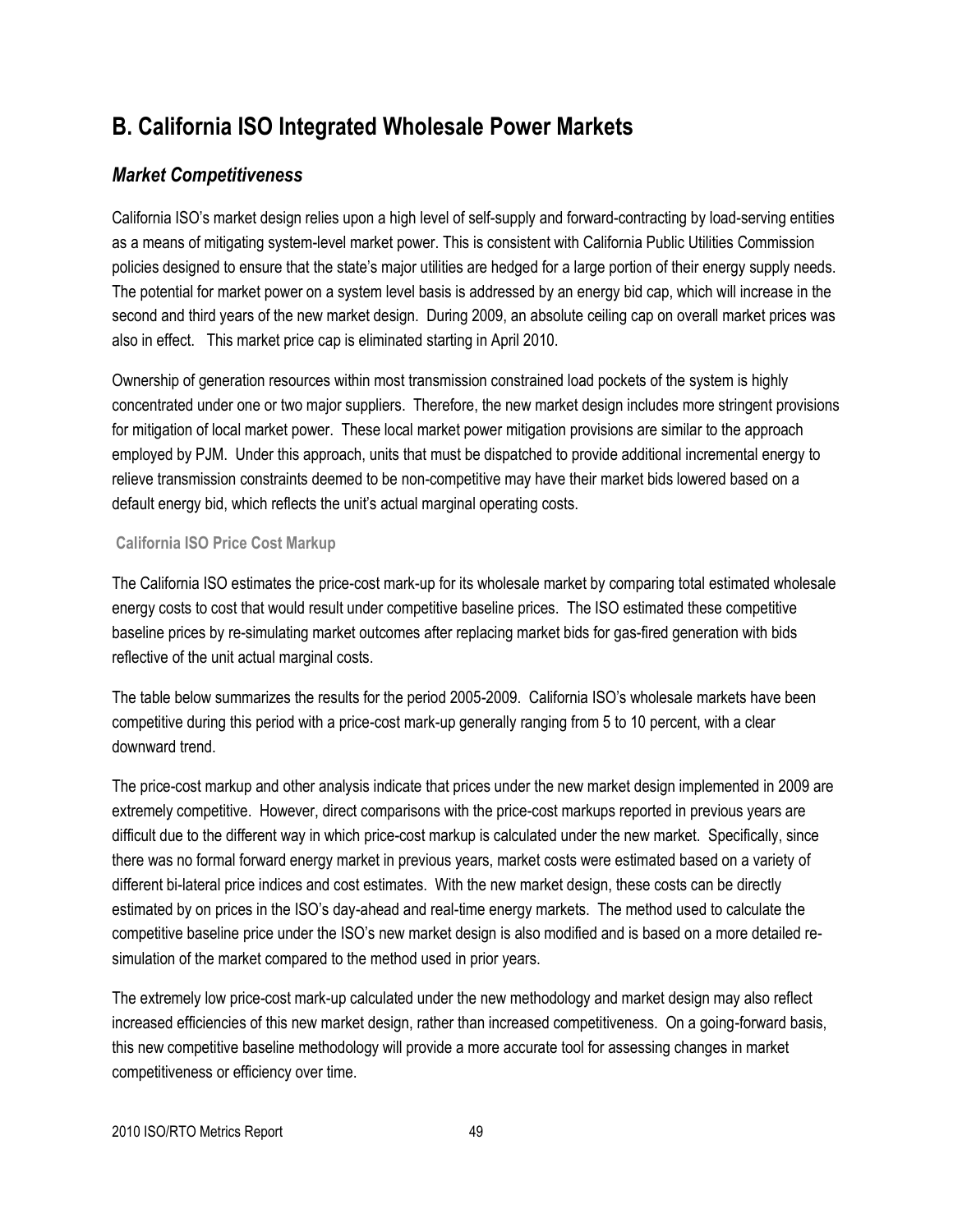#### **California ISO Price-Cost Mark-up: 2005-2009**



#### **California ISO Generator Net Revenues**

Results for a typical new combined cycle and combustion turbine unit are shown below. The significant increase in new generation costs in 2009 can be largely attributed to increases in capital and financing costs, and taxes. These cost estimates are based on surveys and third-party research reflecting a more current sampling of costs incurred by builders and investors in new generation compared than data from the California Energy Commission's (CEC) *2007 Integrated Energy Policy Report* used in this analysis in prior years.

The 2009 results for a typical new combined cycle unit show a substantial decrease in net revenues compared to 2008 net revenues. The 2009 net revenue estimates for a hypothetical combined cycle unit fall substantially below the \$191/kW-yr annualized fixed cost estimated provided by the CEC. The decrease in net revenues can largely be attributed to the decrease in spot market gas market prices and the resulting decrease in electric prices. It may seem counterintuitive that lower gas prices would decrease net revenues for a new gas resource. However, since older less efficient gas units are often the marginal resources setting prices in the market, lower gas prices decrease the net revenues of new more efficient generation that are infra-marginal by a larger percentage than the decrease in spot market gas prices.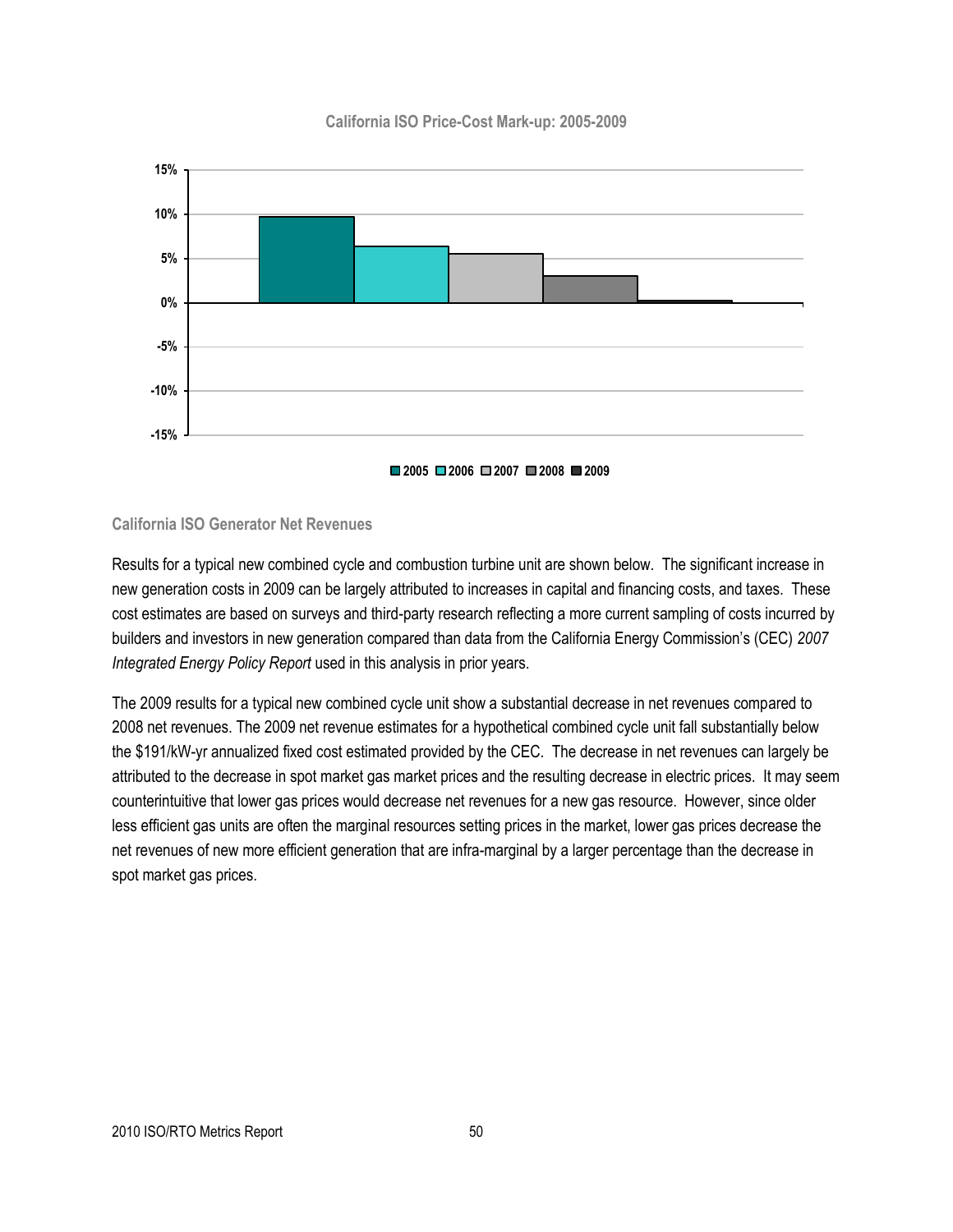

**California ISO New Entrant Gas-Fired Combustion Turbine (CT) Net Generation Revenues 2005-2009 (dollars per installed megawatt year)**

**2005 2006 2007 2008 2009**

**California ISO New Entrant Gas-Fired Combined Cycle (CC) Net Generation Revenues 2005-2009 (dollars per installed megawatt year)**

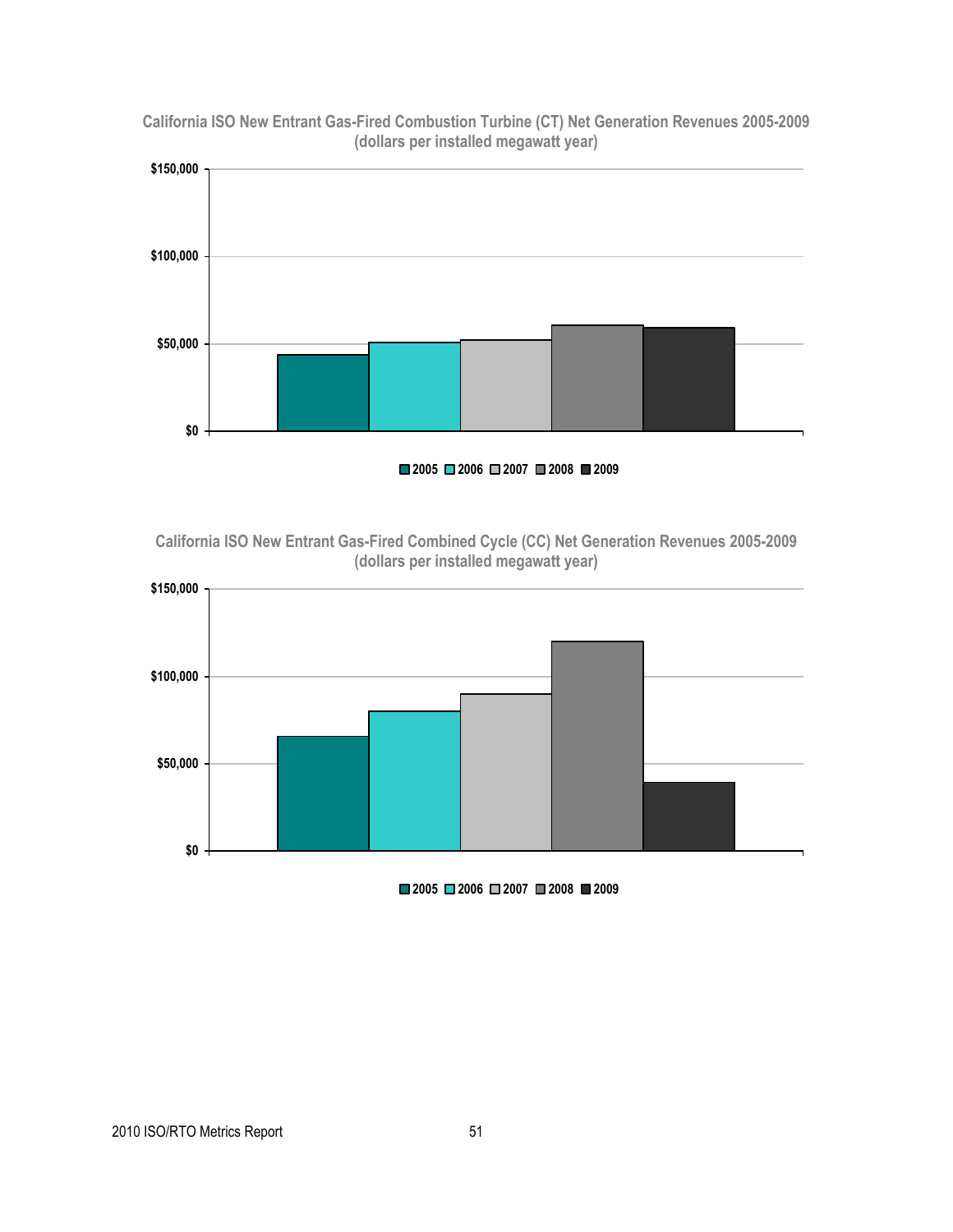#### **California ISO Mitigation**

Mitigation of a unit's market bids is triggered only when a unit is actually required to operate or run at a higher level due to network constraints previously deemed non-competitive. If a unit is subject to bid mitigation, the unit's original market bids are compared to its default energy bid and may be adjusted downwards, if necessary, so that the unit's bid curve does not exceed its default energy bid. The unit's resulting mitigated bid curve is used in the final energy market run.

During each month in 2009, an average of only 1 to 3 units per hour were subject to mitigation in the day-ahead market. About 80 percent of units subject to mitigation actually had market bids lowered as a result of mitigation. This reflects that, in a significant portion of cases, a unit's market bid is below its default energy bid or the unit's highest priced bid clearing the competitive constraints run is higher than its default energy bid. In such cases, no modification of the unit's market bid occurs.

Only about 30 percent of units subject to mitigation may have been dispatched at a higher level in the day-ahead market as a result of bid mitigation. This reflects that the degree to which a unit's market bid curve is reduced by mitigation is often relatively small, and would not impact the level at which the unit is ultimately dispatched in the dayahead market.



**California ISO Real-Time Energy Market Percentage of Unit Hour Bids Mitigated due to Mitigation 2009(1)**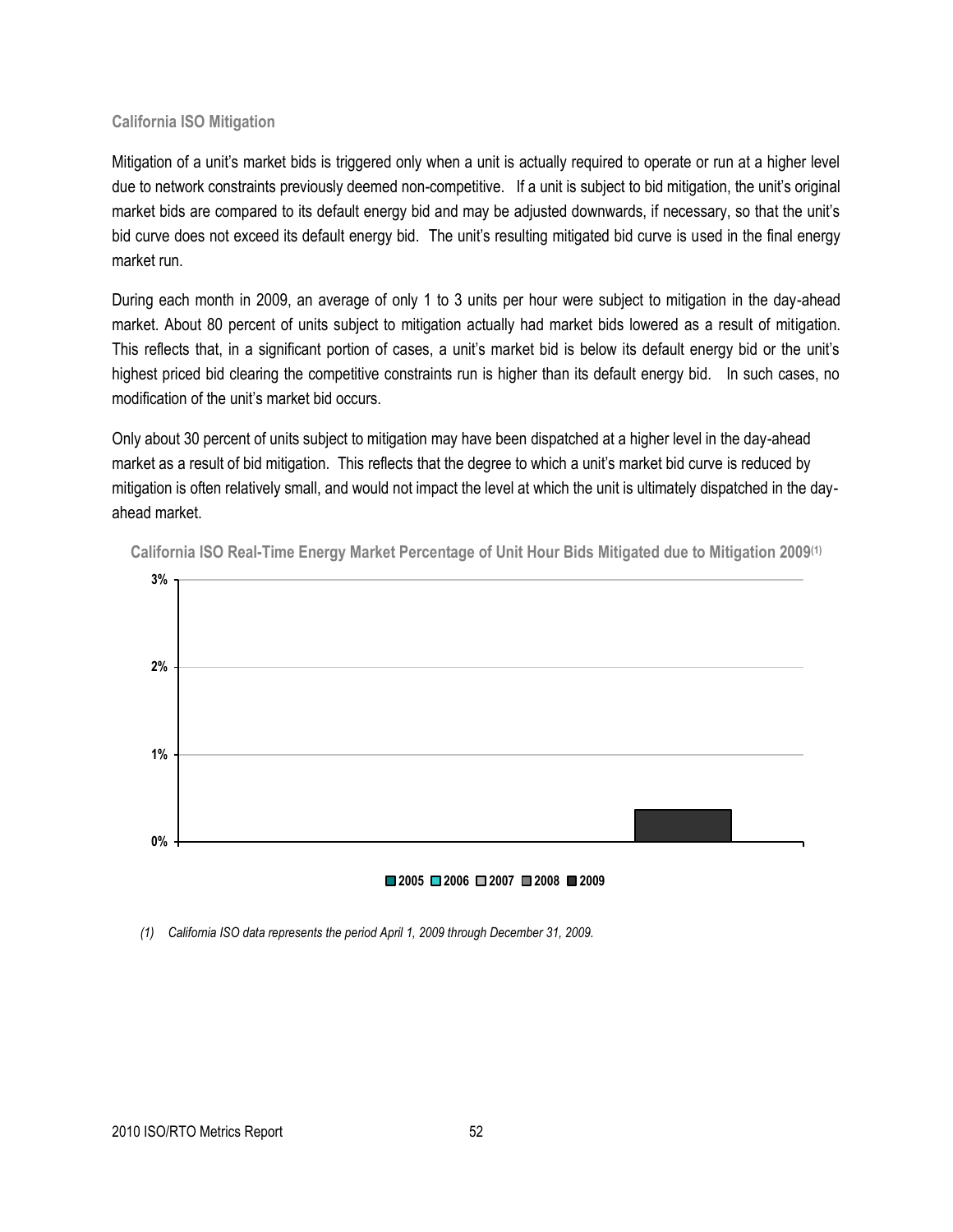## *Market Pricing*

The California ISO markets implemented in April 2009 introduced a new day-ahead market and redesigned real-time market. The overall performance of the new day-ahead and real-time markets were highly efficient with energy prices following patterns of well-functioning competitive markets, reflecting production costs, and trending generally with the price of natural gas, the most prevalent fuel for marginal resources on the system. The ISO includes wholesale energy pricing information for reference to prior years, understanding the market structure changed completely with the implementation of the new markets. Other metrics in this section are reported as of the start of the new market.



**California ISO Average Annual Load-Weighted Wholesale Energy Prices 2005-2009** *(\$/megawatt-hour)*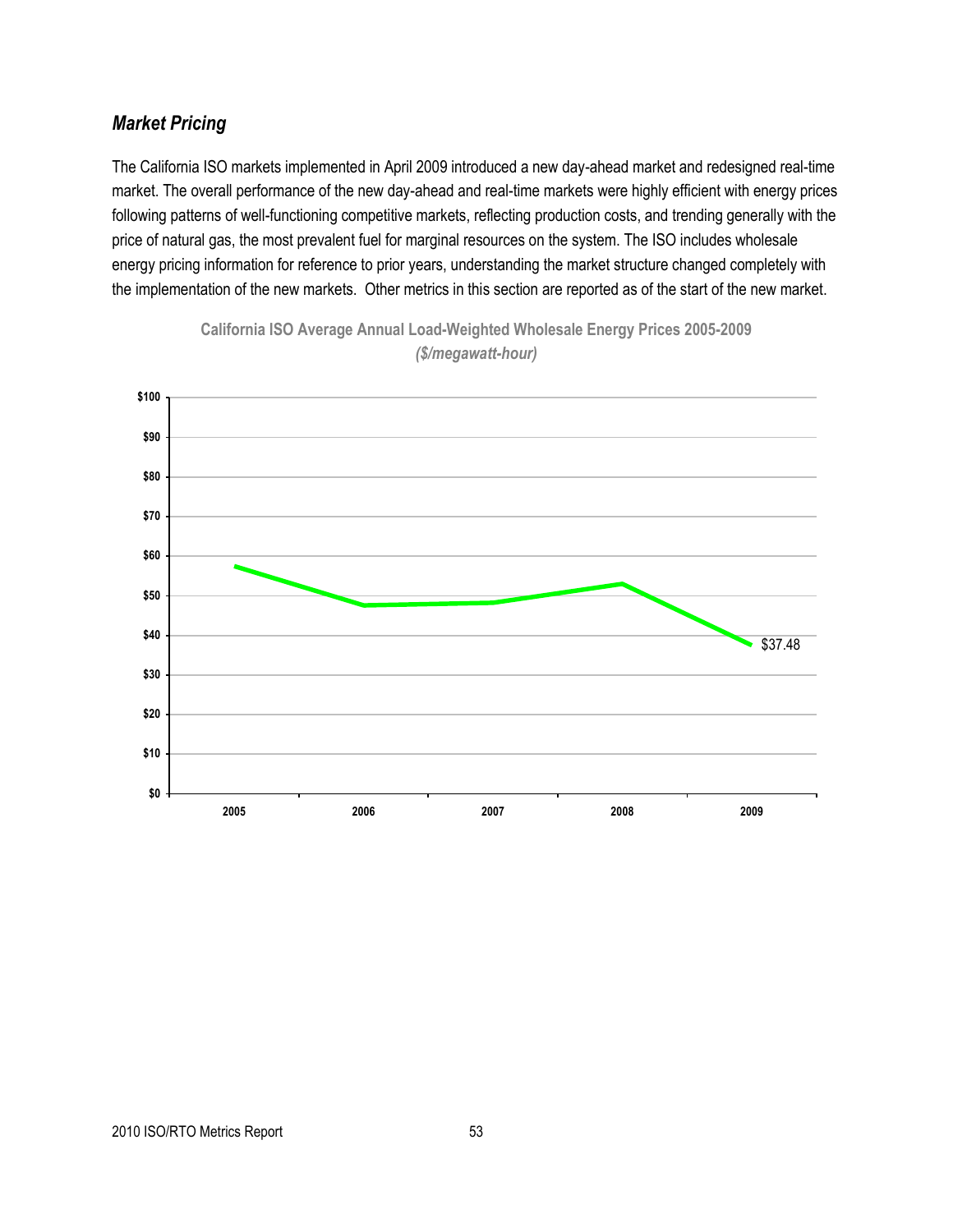

## **California ISO Average Annual Load-Weighted Fuel-Adjusted Wholesale Spot Energy Prices 2005-2009 (1)**

*(1) California ISO base for fuel costs references 2009 gas prices.* 



**California ISO 2009 Wholesale Power Cost Breakdown (1)** *(\$/megawatt hour)*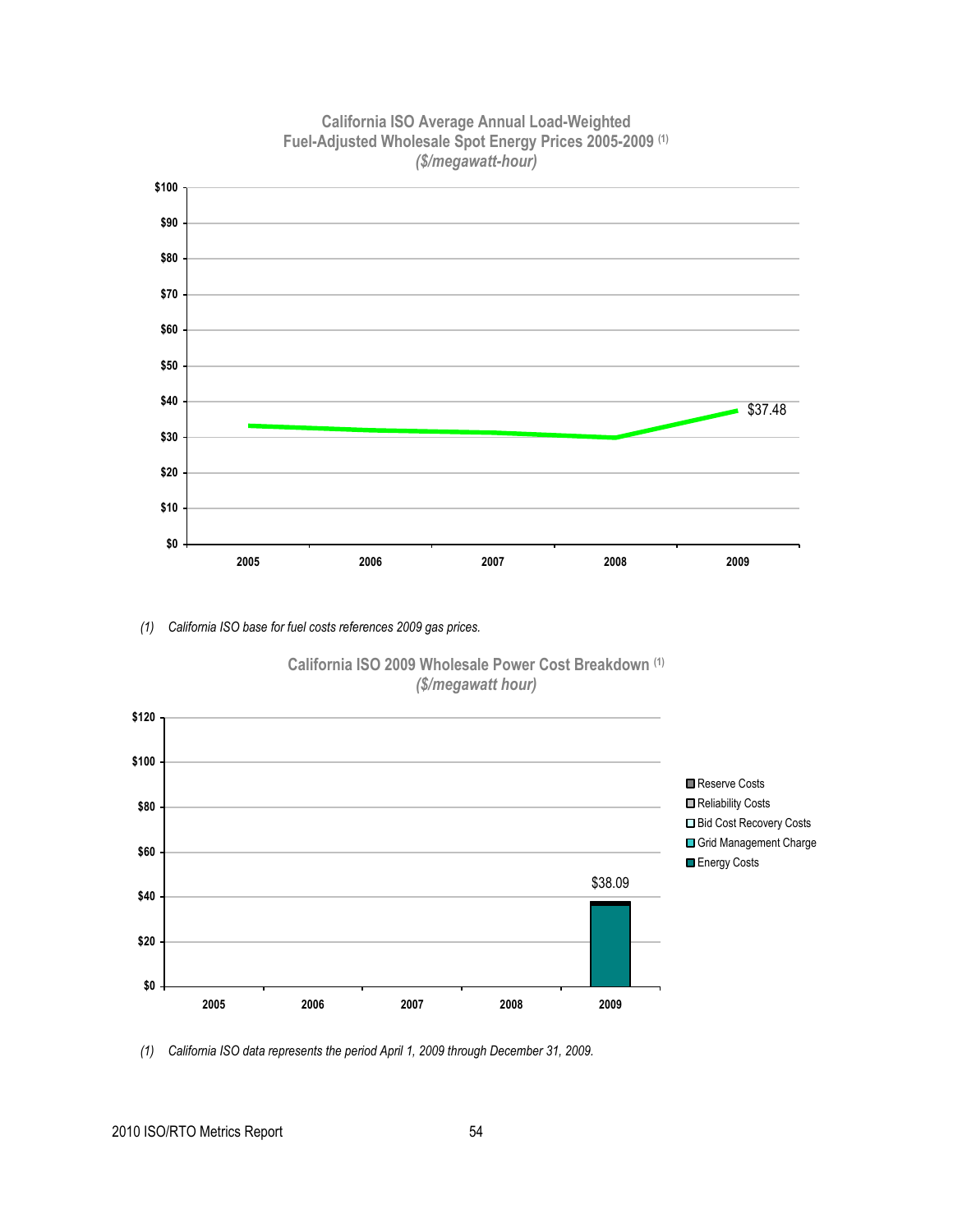## *Unconstrained Energy Portion of System Marginal Cost*

The average, non-weighted, unconstrained energy portion of the system marginal cost measures the marginal energy price in dollars per megawatt hour exclusive of transmission constraints and transmission losses.



# **California ISO Annual Average Non-Weighted, Unconstrained**

#### $2005$  2006 2007 2008 2009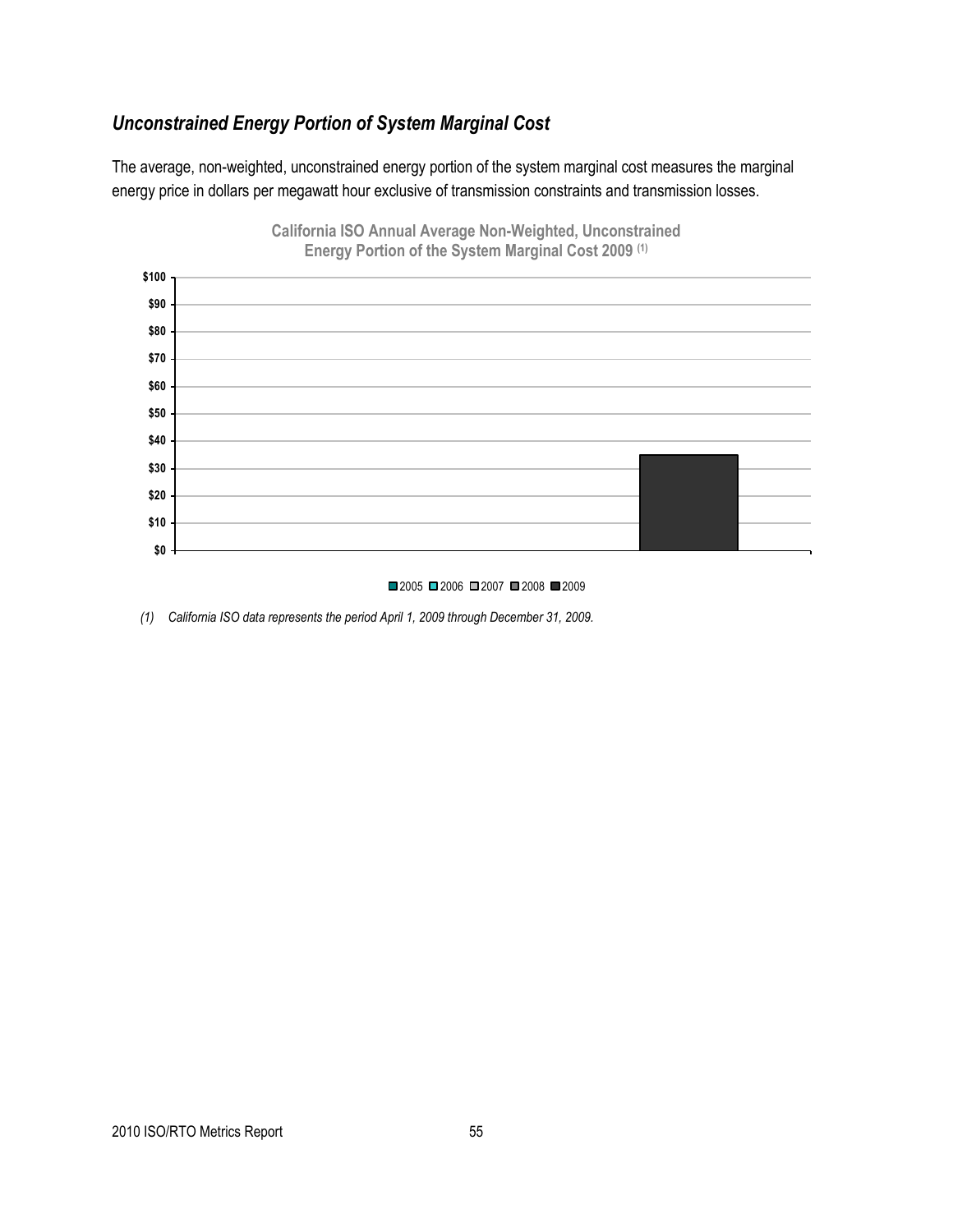## *Energy Market Price Convergence*

Price convergence in 2009 under the California ISO's new market exceeded 92% and subsequent periods may very well see this number rise. For example, excluding just the first month of market operations pushes the price convergence for 2009 up to 98% and excluding the first two months increases the real-time and day-ahead price convergence to 99.95%.



**California ISO Day-Ahead and Real-Time Energy Market Price Convergence 2009 (1)**



*(1) California ISO data represents the period April 1, 2009 through December 31, 2009.* 



**California ISO Percentage of Day-Ahead and Real-Time Energy Market Price Convergence 2009 (1)**

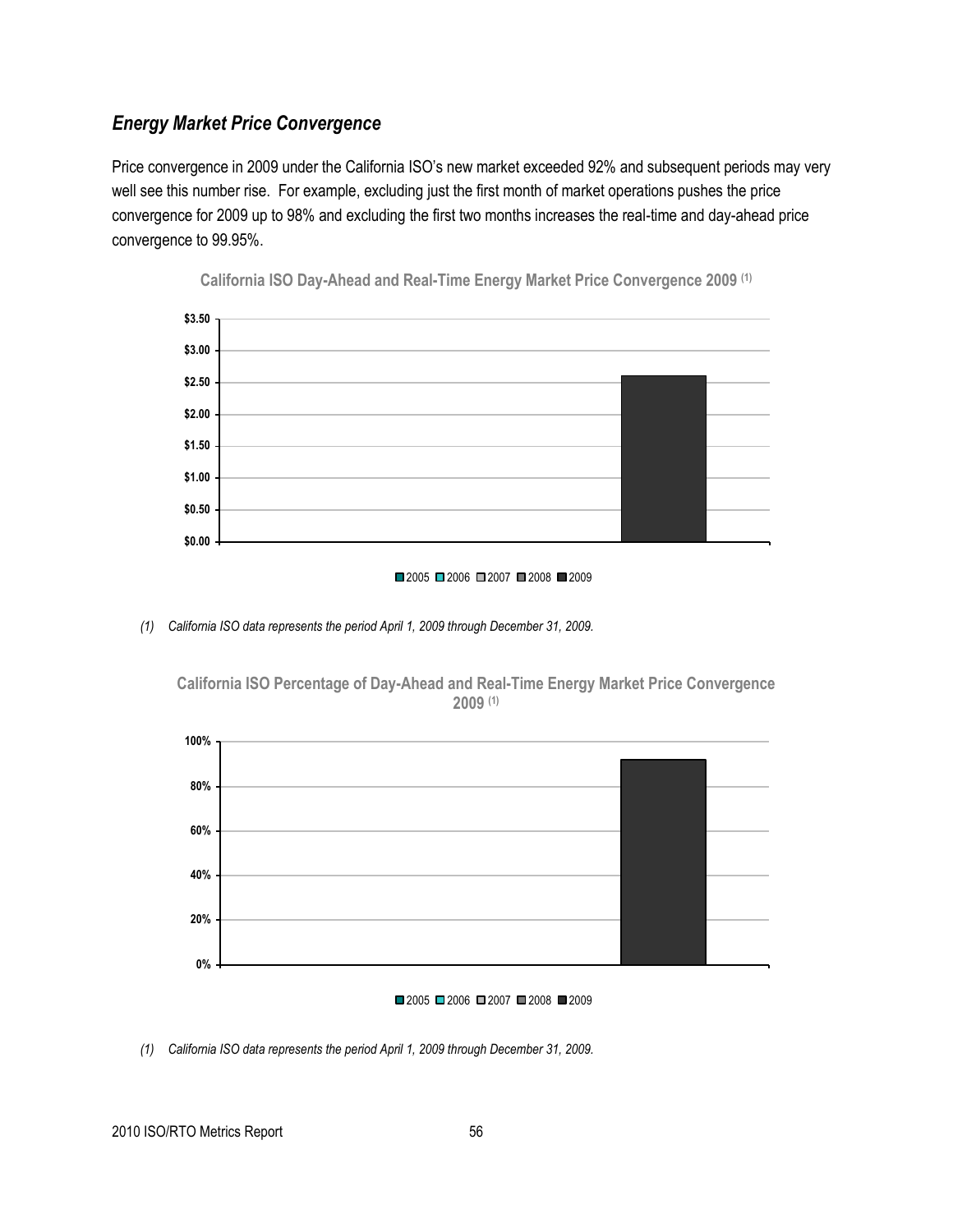## *Congestion Management*

Under the new market structure, market participants can acquire congestion revenue rights through a California ISO allocation and auction process to hedge the cost of congestion on the system. The objective of the first metric is to quantify the hourly average congestion cost per megawatt of load served. The objective of the second metric is to quantify the congestion cost hedged with congestion revenue rights.



**California ISO Annual Congestion Costs per Megawatt Hour of Load Served 2009 (1)**

■2005 ■2006 ■2007 ■2008 ■2009

#### *(1) California ISO data represents the period April 1, 2009 through December 31, 2009.*

**Percentage of Congestion Dollars Hedged Through California ISO Congestion Management Markets 2009(1)**



■2005 ■2006 ■2007 ■2008 ■2009

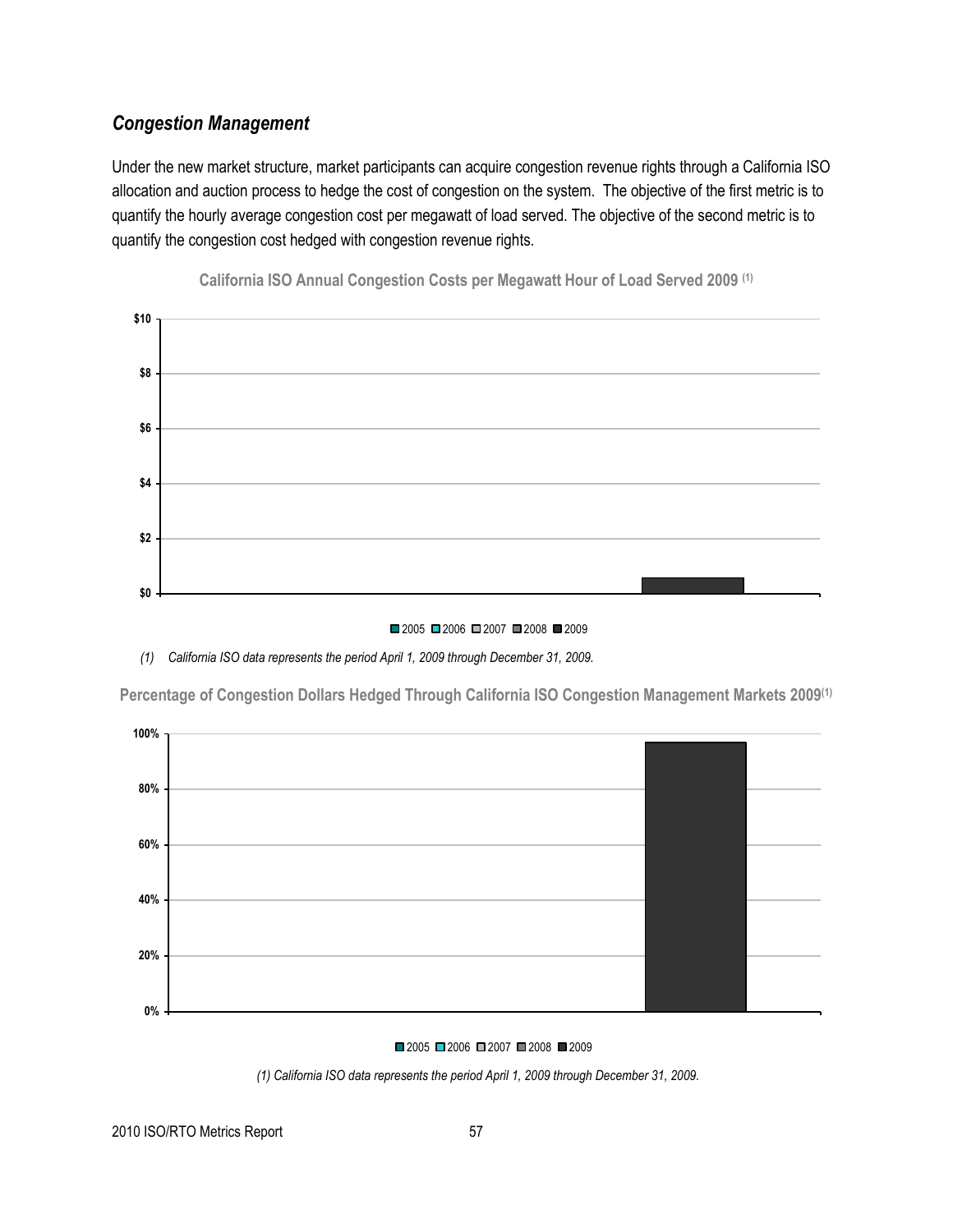## *Generator Availability*

The California ISO average annual generator availability calculation is the total generation MW unavailable due to forced outages for the year compared to the maximum generation capacity within the ISO.



**California ISO Annual Generator Availability 2005 – 2009**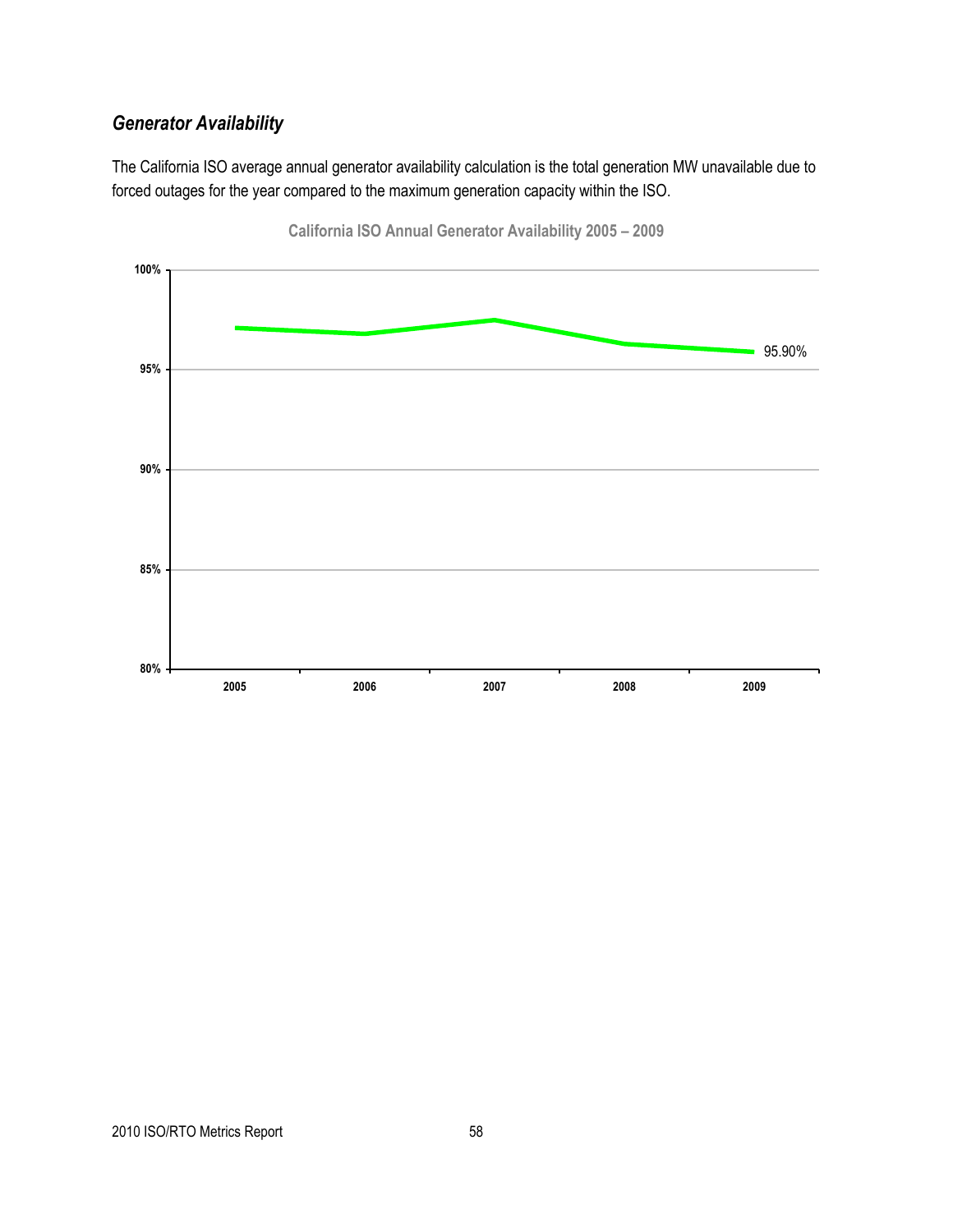## *Fuel Diversity*

The generation in the California ISO balancing authority area is made up of natural gas, hydro, renewables, nuclear, oil and coal. Natural gas generation, the predominant fuel source, covered 60.1% to 62.9% of the installed capacity in the ISO system from 2005 to 2009. Generation running on hydro and renewables was the second largest fuel source, 26.5% to 27.2%. Nuclear resource followed with 8.1% to 8.4%. Oil resource at 1% and other resources from 0.8% to 1.9% made up the remainder.

On the other hand, gas generation outputs varied from 46.5% to 56.5% from 2005 to 2009. Hydro and renewable outputs ranged from 22.4% to 30.8%. Nuclear generation outputs covered 17.8% to 21.8%. Coal generation outputs kept 1.1% to 1.3% and the other resources stayed 0.2% to 0.3%.



**California ISO Fuel Diversity 2005-2009**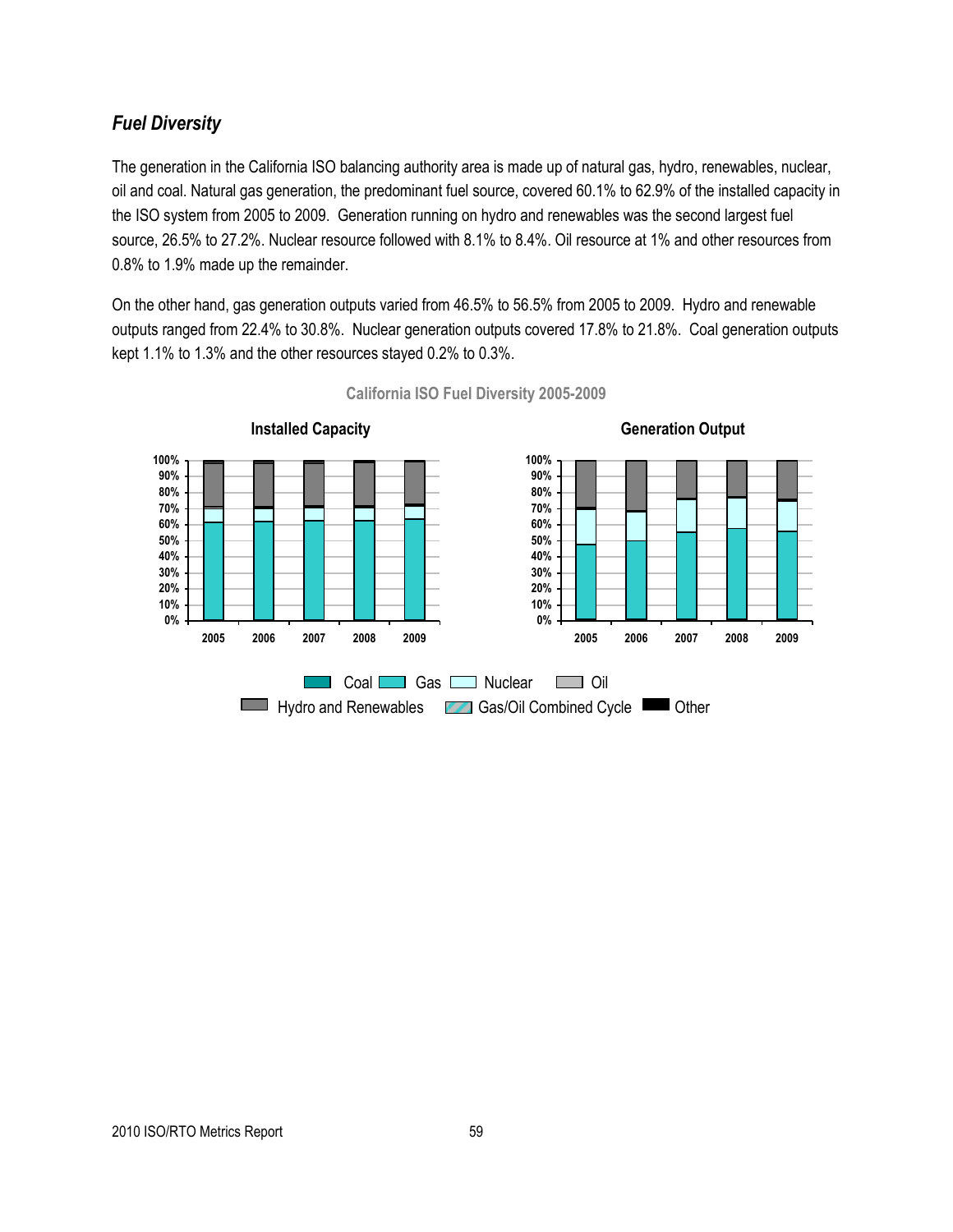#### **Demand Response Participation in Synchronized Reserve Markets**

The California ISO uses the California Public Utilities Commission methodology for determining the resources that count as demand response, and the amount expected from such programs when called upon. Demand response as a percentage of ancillary services reflects non-spinning reserve through either accepted bids or self provision. Demand response participation in other ancillary services markets is currently limited in the Western Interconnection by WECC rules, which the ISO is intends to address as part of a multi-year ancillary services redesign initiative and through its demand response initiatives such as the proxy demand resource product..



**California ISO Demand Response as a Percentage of Synchronized Reserve Market 2005-2009**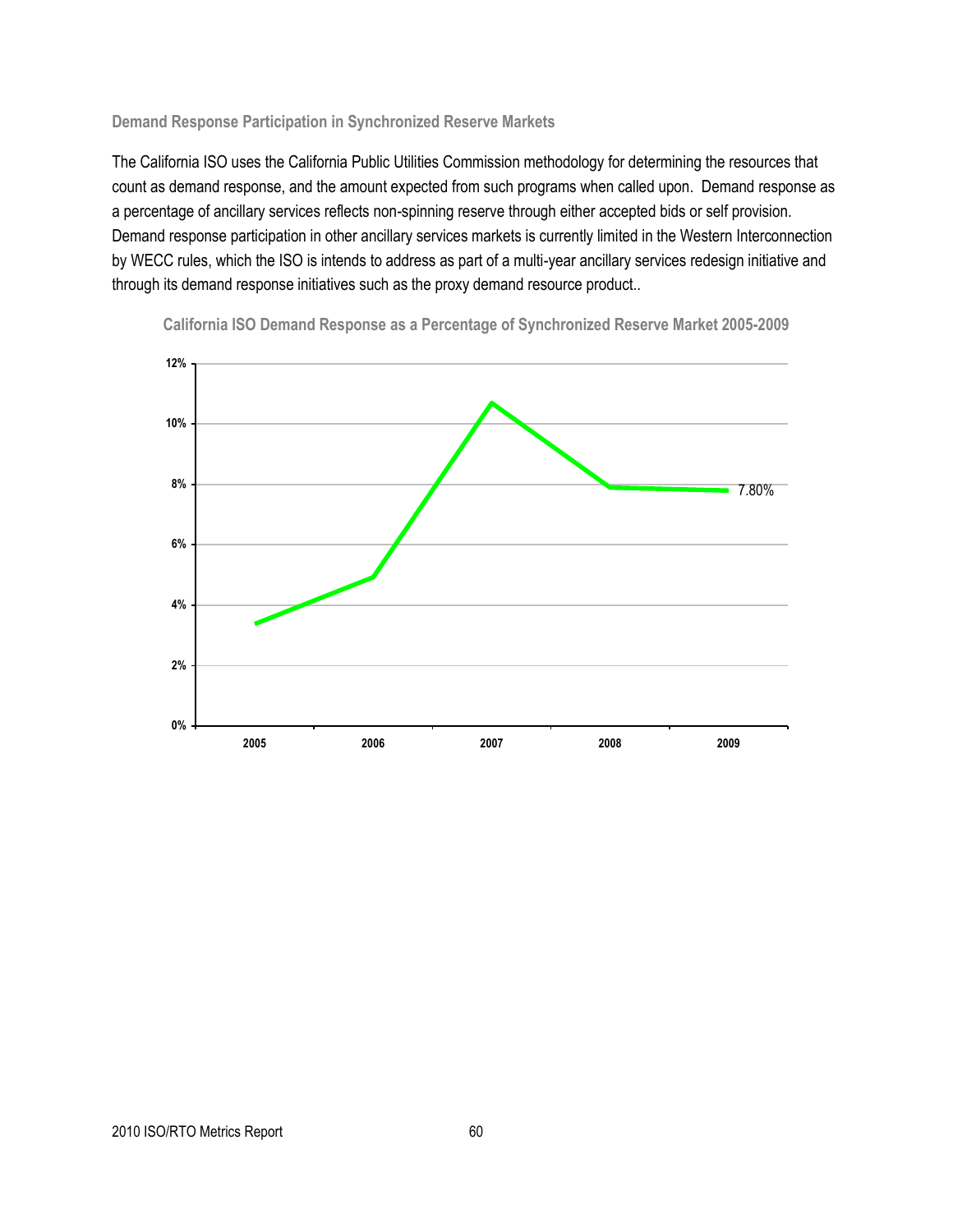### *Renewable Resources*

The California ISO is uses the California Public Utilities Commission methodology for determining the renewables portfolio standard (RPS)\* components of renewable resources, such as wind, solar, geothermal, biomass, biogas and small hydroelectric generating units. However, the figures reported here do not include renewable resources external to the ISO balancing authority area, internal renewable resources not connected to the ISO controlled grid, or the renewable resources to which the ISO does not otherwise have telemetry even though some of these resources ultimately may count towards the renewable portfolio standard. The renewable capacities as a percentage of the total capacity in the ISO system was 11.0% to 11.7% from 2005 to 2009 while the energy ranged was 9.3% to 10.0%.

The ISO is committed to working with state policy directives to achieve 20% RPS by 2010,<sup>2</sup> one of the most ambitious renewable energy standards in the country. The RPS requires electric corporations to increase procurement from eligible renewable energy resources by at least 1% of their retail sales annually. It was established in 2002 under Senate Bill 1078 and accelerated in 2006 under Senate Bill 107. A gubernatorial executive order was sighed on September 15, 2009 directing the California Air Resources Board to adopt regulations increasing the RPS to 33% by 2020.



### **California ISO Renewable Megawatt Hours as a Percentage of Total Energy 2005-2009**

#### ■2005 ■2006 ■2007 ■2008 ■2009

*\*Large hydro generations are not counted in the renewables portfolio standard.* 

 $\overline{a}$ 

<sup>2</sup> In late 2009, the California Public Utilities Commission noted that the 2010 deadline would not be met and that 2013-2014 was more realistic. However, in mid-2010, based on declines in electricity consumption, rapid growth in RPS contract approvals (including short-term contracts for out-of-state wind energy), and other factors, the Commission estimated that the 20 percent target could be reached in 2011. In 2009, the California investor-owned utilities served 15.4 percent of their load with renewable energy eligible under the RPS.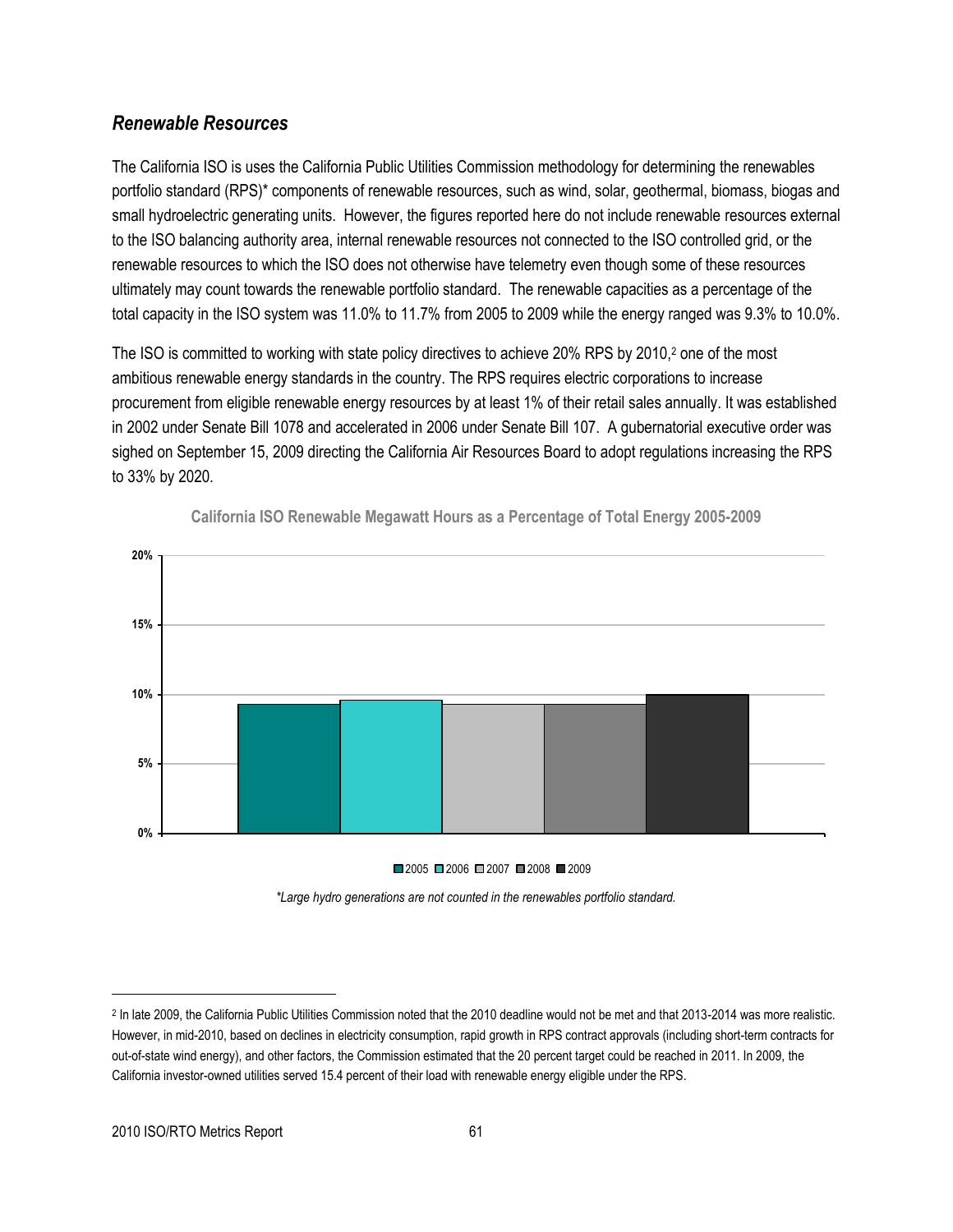The renewable and hydroelectric capacity data on the next two charts is based on generator nameplate capacity, which is the maximum rated output of a generator under conditions designated by the manufacturer.



**California ISO Renewable Megawatts as a Percentage of Total Capacity 2005- 2009**



**0% 5% 10% 15% 20%**

**California ISO Hydroelectric Megawatts as a Percentage of Total Capacity 2005-2009**



Data on total energy from hydroelectric power (including small resources, large resources, and pumped storage) is included in the chart below.The large hydroelectric capacities as a percentage amount of total capacity stayed 15.0% to 16.6% from 2005 to 2009 while large hydroelectric energies as a percentage amount of total energy varied from 6.6% to 14.1%.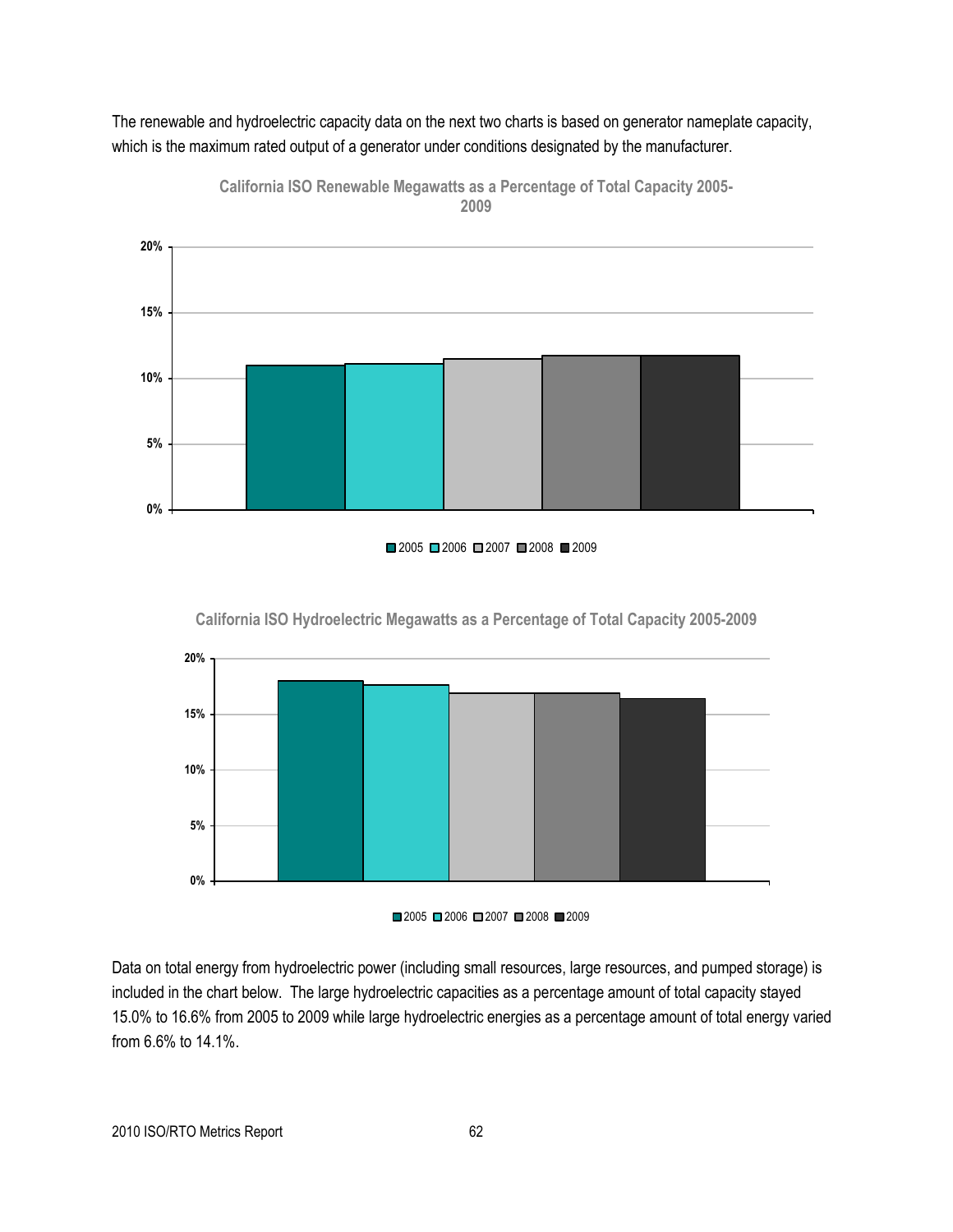

## **California ISO Hydroelectric Megawatt Hours as a Percentage of Total Energy 2005-2009**

■2005 ■2006 ■2007 ■2008 ■2009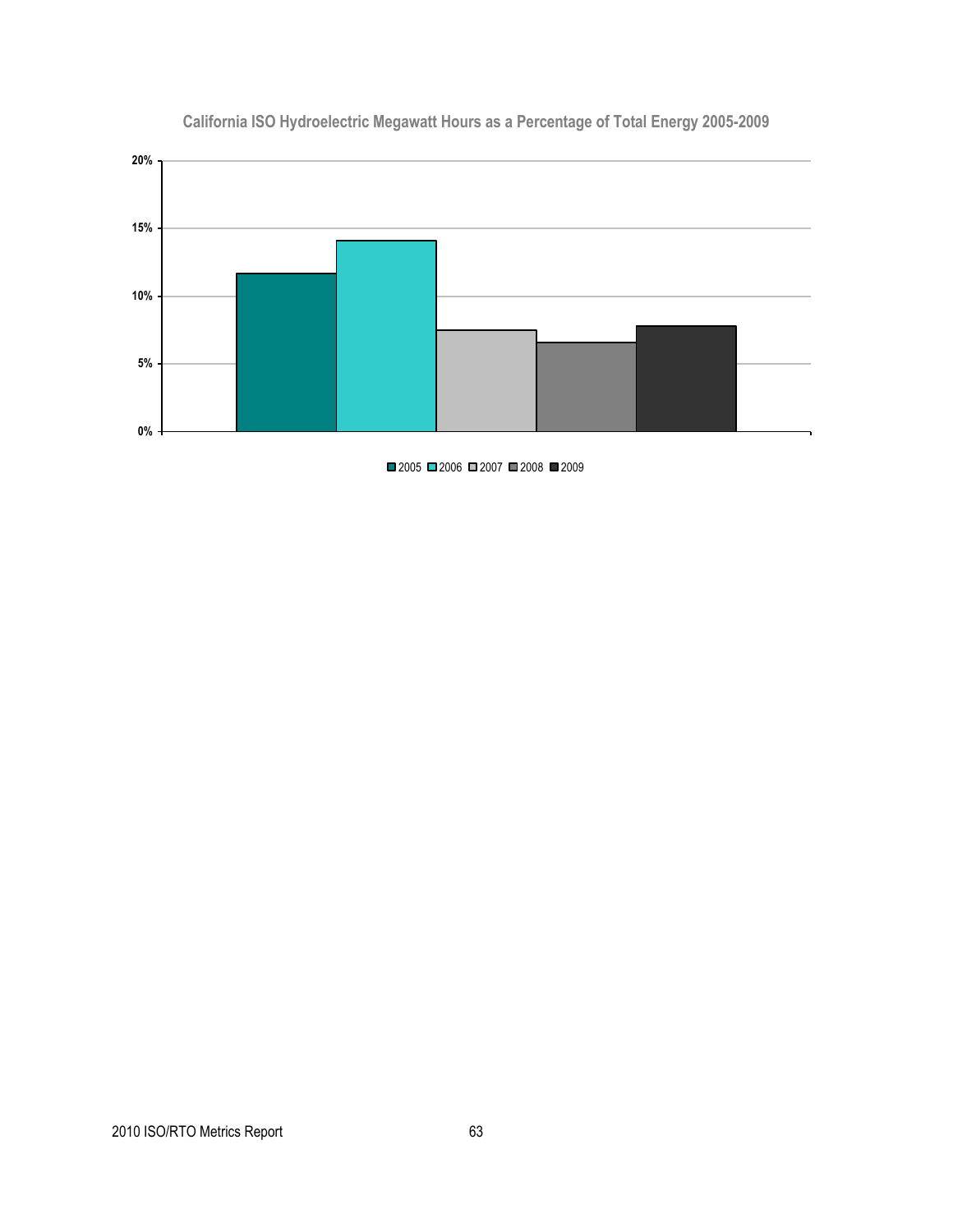## **C. California ISO Organizational Effectiveness**

## *Administrative Costs*

The California ISO did not have any material variances between its approved budgets and its actual costs from 2005 through 2009. The administrative charge is made up of almost 15 separate billing components, with weather, customer activity and other factors affecting the revenue billed and collected. If collections exceed costs, it is subtracted from the next year's ISO revenue requirement. Additionally the administrative charge can be adjusted quarterly up or down to reduce or increase over collections or under collections. The administrative costs per megawatt hour of load served should be reviewed in the context of the widely varying levels of annual load served by each ISO/RTO, about 249 terawatts for the ISO.



**California ISO Annual Actual Costs as a Percentage of Budgeted Costs 2005-2009**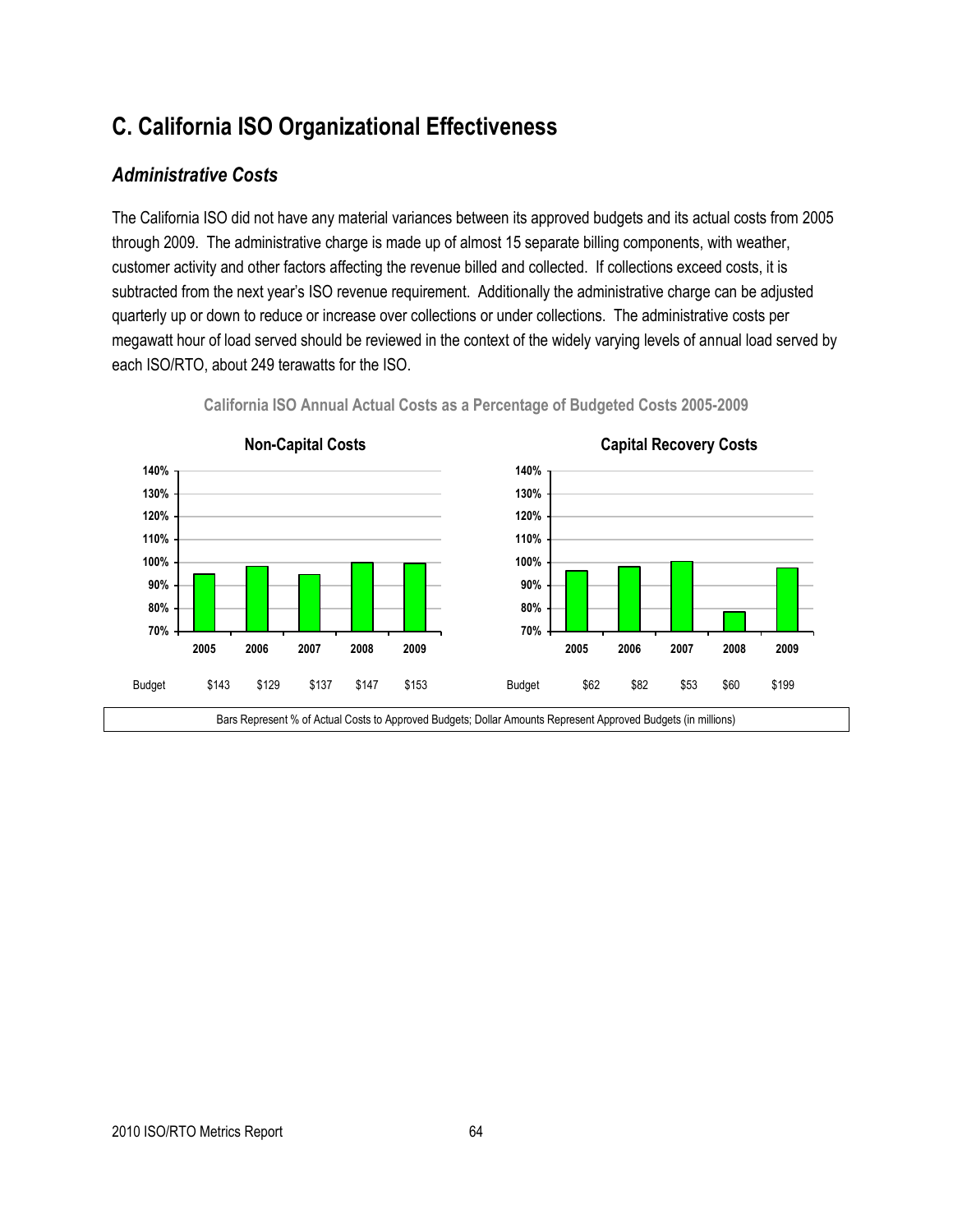

**California ISO Annual Administrative Charges per Megawatt Hour of Load Served 2005-2009** *(\$/megawatt-hour)*

### *Customer Satisfaction*

The California ISO does not use a single client satisfaction metric for developing business improvement initiatives because of the metric's limitations. Instead, the ISO uses a variety of survey instruments to test stakeholder satisfaction. Among these instruments are "transactional surveys" to gauge stakeholder satisfaction with specific projects or stakeholder processes, "corporate surveys" to annually sample senior-level stakeholders across multiple ISO business areas, and "touch point mapping exercises" in which the ISO drills deeply to better understand business interactions with its customers. Although these surveys yield no single stakeholder satisfaction score, the ISO asks two questions on overall stakeholder satisfaction within the annual executive-level corporate survey. The graphic below presents these scores for the past three years.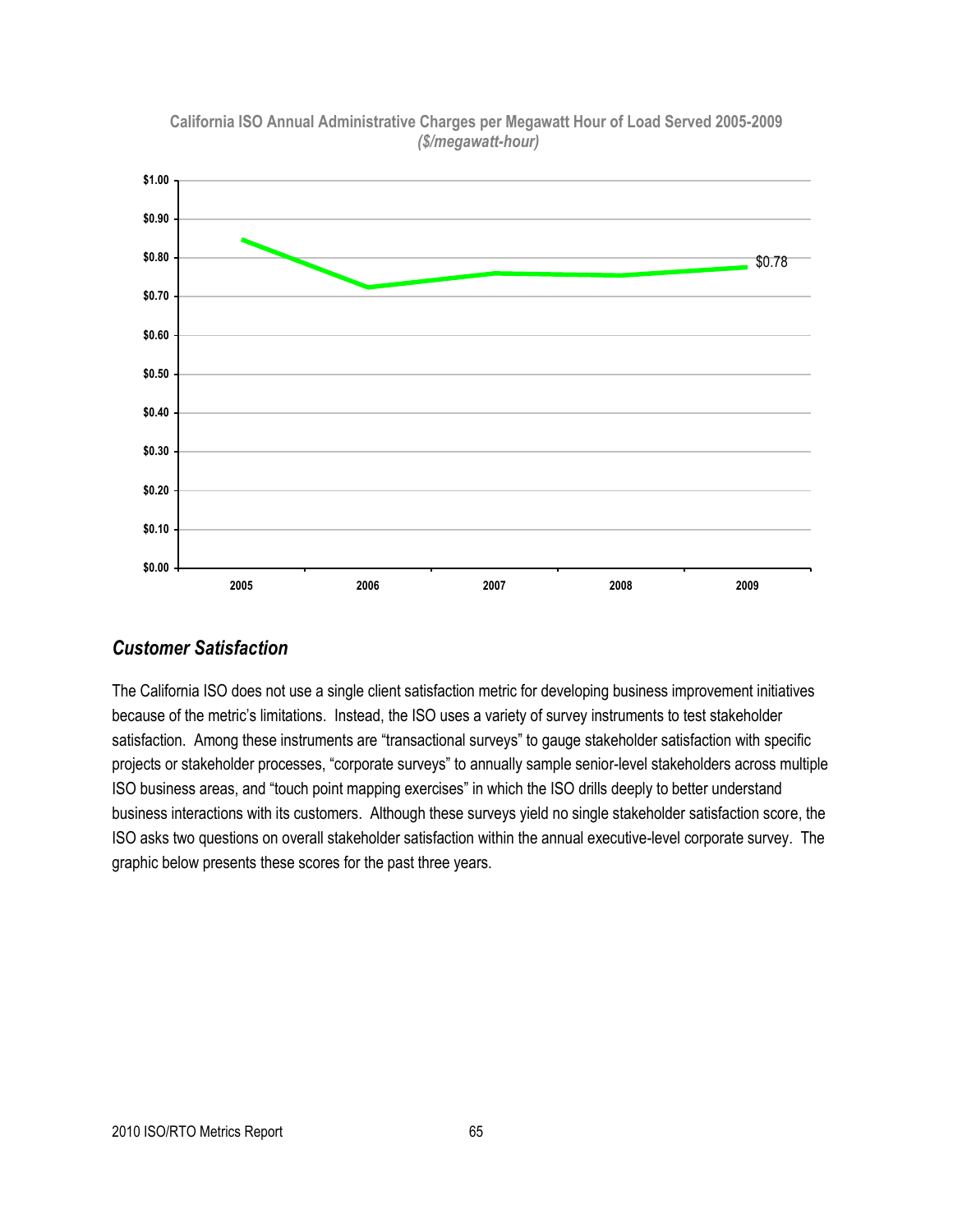## **California ISO Percentage of Satisfied Members 2005-2009**



## *Billing Controls*

The California ISO received two unqualified opinions following implementation of its new market design in 2009. This is a testament to the completeness and accuracy of the controls operating in this complex new environment.

| <b>ISO/RTO</b>                  | 2005                                                                        | 2006                                          | 2007                                                                               | 2008                                                                    | 2009                                                                |
|---------------------------------|-----------------------------------------------------------------------------|-----------------------------------------------|------------------------------------------------------------------------------------|-------------------------------------------------------------------------|---------------------------------------------------------------------|
| <b>California</b><br><b>ISO</b> | Qualification for<br>Two Control<br>Objectives in<br>SAS 70 Type 2<br>Audit | Unqualified SAS<br>70 Type 2 Audit<br>Opinion | Qualification for<br><b>Two Control</b><br>Objectives in<br>SAS 70 Type 2<br>Audit | Qualification for<br>One Control<br>Objective in SAS<br>70 Type 2 Audit | <b>Unqualified SAS</b><br>70 Type 1 and<br>Type 2 Audit<br>Opinions |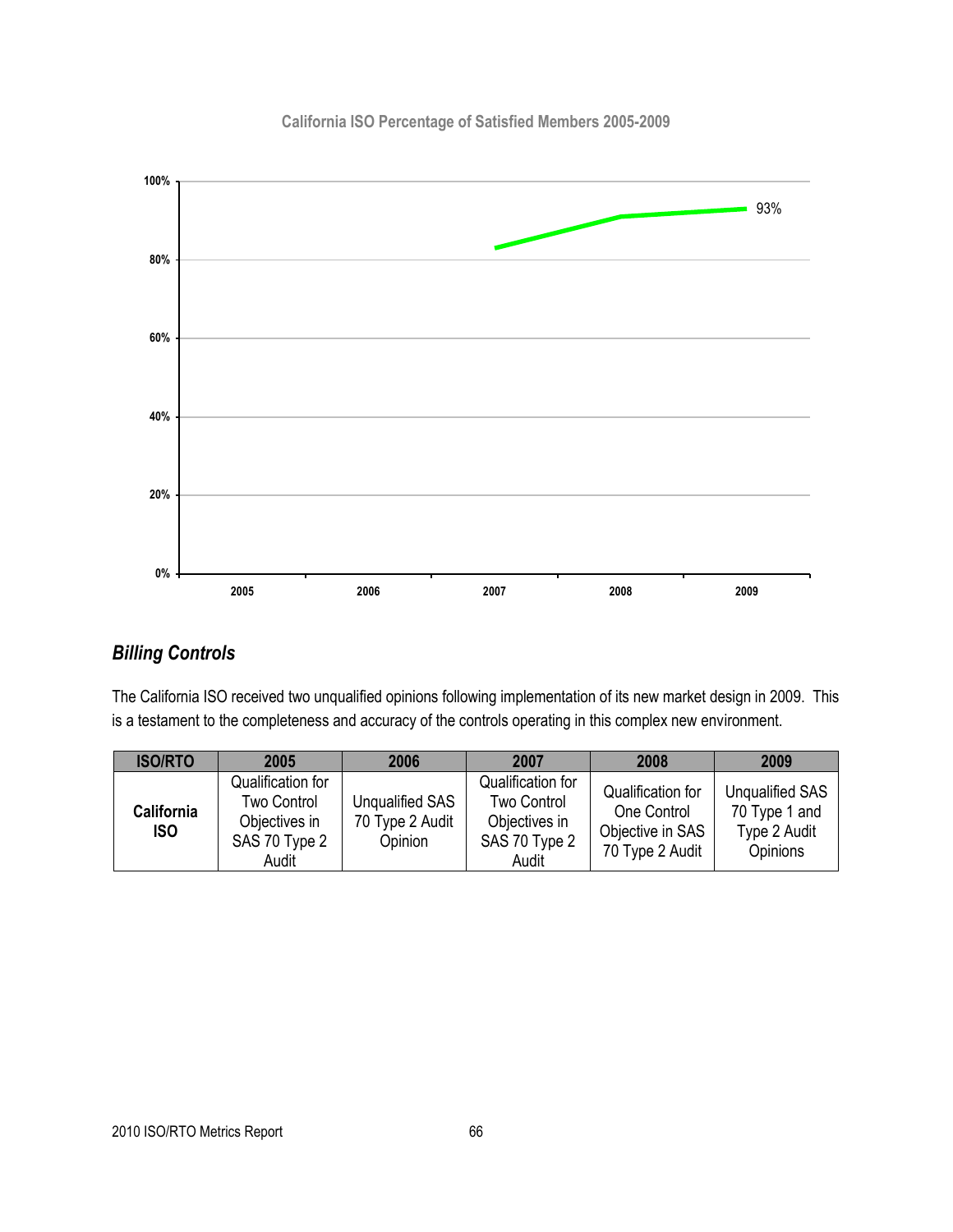## **D. California ISO Specific Initiatives**

Each year the California ISO establishes, with Board approval, annual corporate goals as part of its strategic planning process. The annual goals measure short-term performance and targeted areas of focus or improvement in a given year. In parallel time, the ISO assesses long-term performance in achieving the objectives identified in the strategic plan. The following performance highlights are a collection of short and long-term performance achievements over the past five years (2005-2009) in the three areas covered by the ISO/RTO metrics in this report.

## *Reliability*

The ISO measures reliability in terms of compliance with operations and planning standards as well as cost. In some cases, meeting the requirements is absolute while for others, some discretion exists in how to achieve a particular result. When exercising such discretion, the ISO keeps the cost impacts in mind while maintaining expected levels of reliability.

 **Renewables Planning.** The ISO has a long history of planning for renewables integration dating back to 2001 when its Participating Intermittent Resource Program was approved by the Board, and later with conditions by the FERC. The program, which responded to state rules establishing a 20 percent renewables portfolio standard, allows intermittent resources, such as wind and solar resources, to schedule energy in the ISO forward market without incurring imbalance charges when the delivered energy differs from the scheduled amount.

In 2006, the ISO proposed, and the FERC accepted in 2007, the Location Constrained Resource Interconnection financing tool, which eases the financial burden of renewable project developers by allocating the costs to multiple generators connecting to the same facilities as they come on line.

In 2008 and 2009, the ISO stepped up its activities by collaborating with vendors, utilities and state agencies to conduct test pilots. The ISO is participating in the Western Electricity's Coordinating Council's Western Interconnection Synchrophasor Program, which leverages a mature technology in new ways critical in managing the renewable resources, including electric vehicles charging (and storage).

The ISO also participated in seven storage pilots in 2008-2009 that investigated several different things including how battery storage can help match renewables generation with available transmission capacity and how to best use storage for regulation, spinning reserves and frequency response.

The Board approved the Proxy Demand Response proposal in late 2009 that set forth the conditions in which aggregators and load-serving entities could bid demand reductions into the ISO markets, and the ISO expects to follow with the reliability demand response product to integrate emergency responsive demand into ISO markets and operations.

 **Reduced Reliability Management Costs.** The ISO targeted over \$1 billion of reliability management costs in 2004 and reduced this figure to \$154 million in 2007. It achieved this reduction by optimizing operator commitments through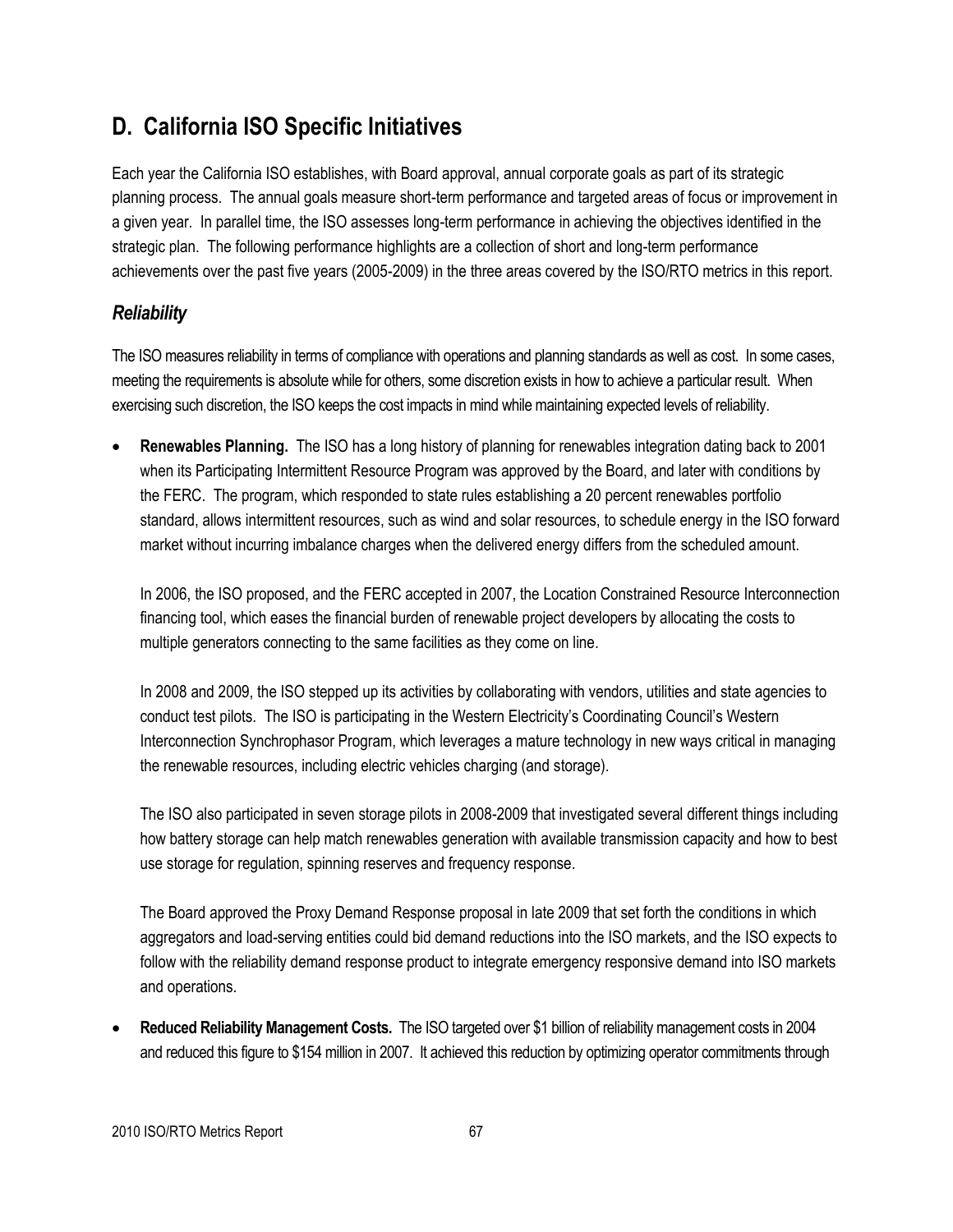targeted reliability management process changes. The ISO relied less on reliability must-run plants in recent years and especially from 2007 to 2009 with costs decreasing nearly 68 percent to \$39 million.

- **Maintaining Reliability Under Extreme Operating Conditions.** The ISO developed a wildfire tracking information system that combined Google Earth, California Department of Forestry and Fire Protection real-time information, and grid topology that displays pinpoint views of threats to the grid. *POWERGRID International (*formerly *Utility Automation & Engineering T&D)*magazine awarded the warning system its 2007 Project of the Year Award.
- **Interconnection Process Improvements.** The ISO enhanced its interconnection processes that benefit the ISO and its customers in significant ways. The 2008 queue reform reduced the large number of projects requesting interconnections down to a manageable and more meaningful number. By reforming our study processes three times in three years helps ensures applicants are serious while avoiding imposition of fees that could cause otherwise promising, viable projects to fail. And by studying geographically and electrically related requests in clusters, the ISO was able to cut review time by 60 percent.
- **Generation.** More than 2,400 MW of new generation came on line in 2009 the most since 2005. Generation additions 2006 to 2008 totaled less than 600 MW each year.
- **Transmission Planning Process Improvements.** The ISO revised planning proposals are being designed to mitigate stranded costs risks as development patterns change, making sure that the regulatory compliant process addresses reliability needs and, for the first time, state energy and environmental goals. The planning reform initiatives are successful because of the extraordinary effort our stakeholders and market participants have devoted to designing the rules. The ISO employed in 2004 the first in the nation economic methodology for evaluating the benefits of transmission called the Transmission Economic Analysis Methodology which improved the accuracy of the evaluation, and added greater predictability to the evaluations of transmission need conducted at various agencies.
- **Transmission.** If built as expected, the ISO has approved four major transmission projects, which together have a capacity of 12,300 MW, that will accommodate energy load-serving entities need to meet the state's 20 percent by 2010 renewables portfolio standard.
- **Compliance.** The ISO has strengthened its compliance efforts over the past few years despite challenging operating conditions (wildfires, loop flows from early spring melts, etc.), and implementing resource adequacy requirements. The ISO has had successful compliance audits, including in 2008, when the ISO created a new compliance department. In 2009, spot check auditors from the Western Electricity Coordinating Council found no violations, and they noted no audited entity had achieved such a feat.

## *Markets*

In April 2009, the ISO implemented a new market, referred to in its development stage as the Market Redesign and Technology Upgrade. This effort required significant company resources and focused leadership management. To put this accomplishment in perspective the following highlights are noted: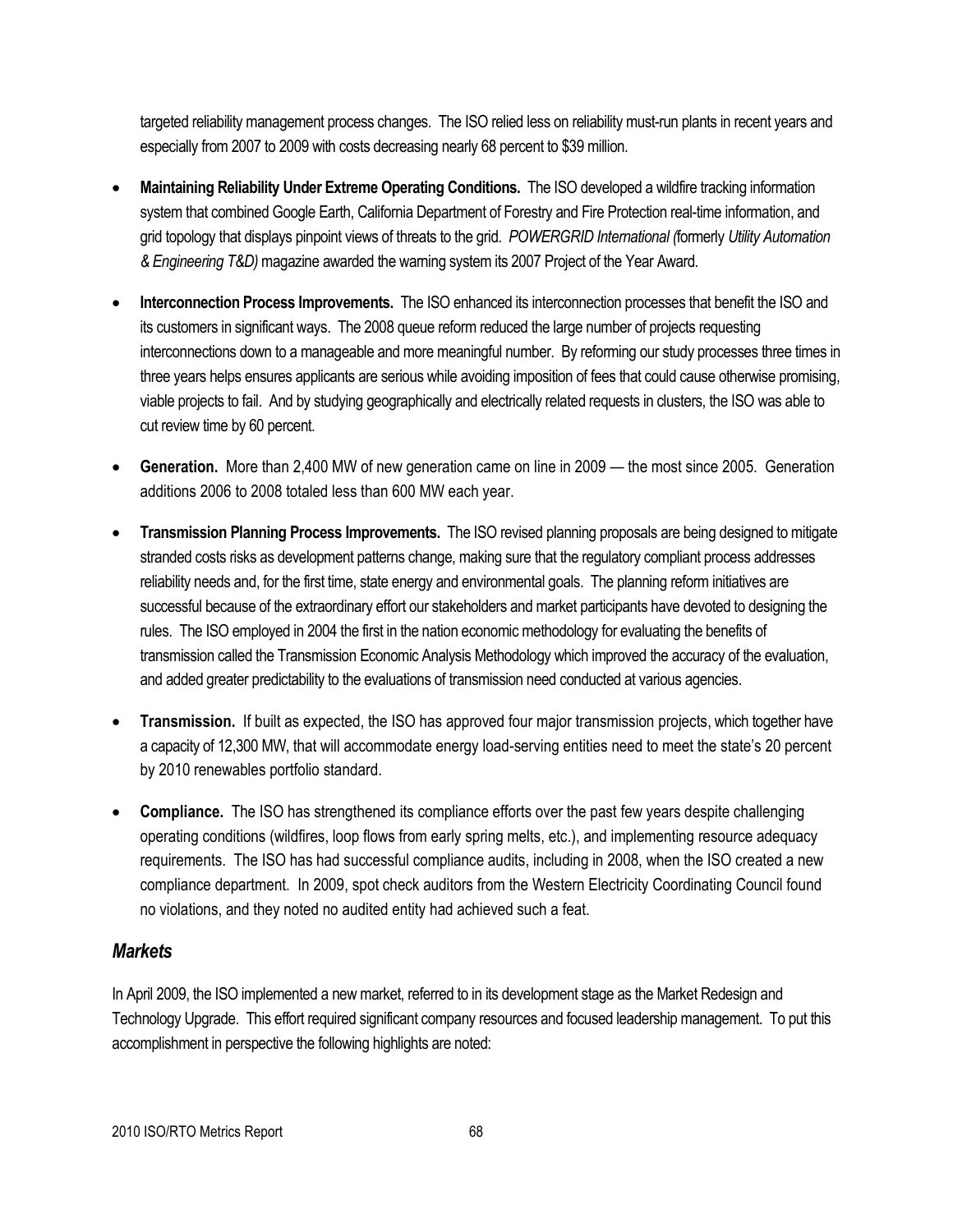- **Significant New Functionality.** The scope of the new market functionality was significant, including congestion revenue rights, a day-ahead market and locational marginal pricing. The new market is more transparent and granular and the pricing at its 3,000 nodes better reflects the energy's production and delivery costs.
- **Extensive Outreach and Collaboration.** The ISO conducted extensive outreach to fully support market participants as they tested their systems to ensure new market readiness. The result of this activity was increasing confidence in ISO systems and creating unprecedented collaboration that persists even now. This led the ISO to hold its inaugural Stakeholder Symposium in the fall of 2009 that drew 210 people that promoted open dialogue with members of the Board of Governors and ISO executives. The ISO also held several forums to discuss pressing issues.
- **Continued Functionality Deployment.** The ISO developed nine additional enhancements that are ready for deployment (some are pending approval). The higher priority enhancements were scarcity pricing and convergence bidding; multi-stage generator unit modeling; resource adequacy standard capacity product; and ancillary services must offer obligation. To further support our market participants as they upgrade their systems and processes to deploy new market functionalities, the ISO began holding quarterly stakeholder meetings to discuss implementation issues and schedules.

## *Organizational Effectiveness*

Beyond cost and customer satisfaction measures, the ISO also focused on developing its people, business processes and technology capabilities. Indeed, these enabling activities are essential to meeting expectations with respect to the operations and markets metrics included in the report, all at a reasonable cost.

- **People.** The ISO developed and launched a technical training program to develop critical skills needed by operators and engineers to manage a more complex grid. It also established the President's Leadership Academy that trains participants to make better business decisions and grow their leadership skills. Human Resources implemented a comprehensive talent management strategy that reduces voluntary turnover and a global recruitment program.
- **Process.** The single biggest improvement effort in this area has focused on building a culture of customer service that included deploying an issue tracking system with performance metrics. Resolving issues now requires less than five business days on average despite having a new and complex market platform. An August 2008 comprehensive customer survey, among other things, led the ISO to develop a set of criteria to measure the timeliness of document publication and the effectiveness of those documents in informing stakeholders.
- **Technology.** The ISO continues to enhance situational awareness through development of a modernized control center in our new headquarters. It will feature a video wall pre-programmed to display critical operating information, including the status of renewable resources. In 2006, several advanced technologies were deployed in ISO control rooms to enhance grid management, including the State Estimator that allows the ISO to see beyond its footprint to better gauge system conditions.